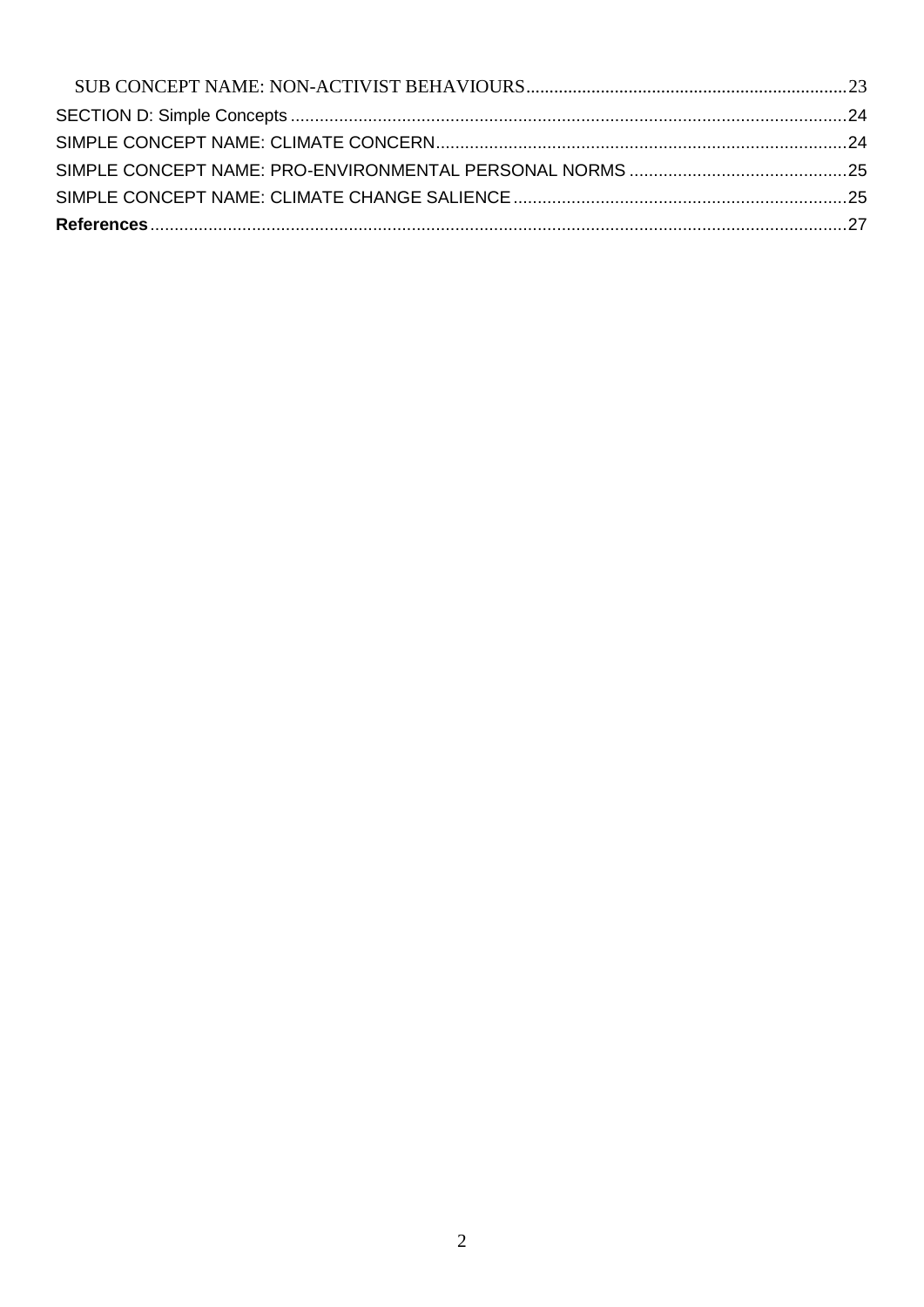# <span id="page-2-0"></span>**SECTION A: Theoretical background**

# **Background**

Climate change is arguably the greatest environmental threat the world is currently facing. Warming of the climate system is now considered unequivocal and poses serious risks to both natural and economic systems (Stern, 2006; IPCC, 2007, 2013). Preventing a 'dangerous' level of anthropogenic interference with the climate system has become a major international policy objective. All European countries have ratified the Kyoto Protocol and agreed to jointly fulfil their required emission reduction targets. In 2014, the European Commission presented its new ambitious 2030 framework, aiming for a reduction in greenhouse gas emissions by 40% below 1990 levels, together with a target for renewable energy of at least 27% and a renewed focus on energy-efficiency policies (European Commission, 2014).

These ambitious targets require fundamental shifts in the way energy is used and produced and can only be met with sustained and widespread public support. The public will have to accept new energy technologies and facilities in order to decarbonise the energy they are using (Spence & Pidgeon, 2009). Supply side changes in themselves are however not sufficient. Individuals and communities will also need to drastically change their behaviour in order to play their part in the transition to a low-carbon society (Steg & Vlek, 2009). Domestic energy use and personal transport account for around half the energy demand in most industrialised countries, while embodied energy in consumer goods and services accounts for most of the remainder (Druckman & Jackson, 2010).

Decisions about decarbonising future energy supplies cannot be separated from other energy policy considerations, together known as the 'energy trilemma'. Ensuring a reliable and secure supply of energy has become increasingly important, as well as keeping energy affordable for all households. Many coalfired and nuclear power facilities need to be replaced by other (low-carbon) energy production technologies that can deliver reliable, secure, and affordable energy. The internationalisation of energy markets has increased dependency on foreign energy imports, making Europe more vulnerable to interruptions of supply (Umbach, 2010); while rising energy prices and a prolonged economic crisis across parts of Europe has led to widespread fuel poverty and concerns about the affordability of energy (Boardman, 2010).

# **Aims and Objectives**

This new module for the *European Social Survey* (ESS) makes a systematic and detailed comparison of *public attitudes to climate change, energy security and energy preferences*, and is specifically designed to fit within the core ESS questionnaire to increase our understanding of the situated nature of environmental attitudes in this area. The created dataset is amenable to a wide variety of analyses of interest to European academics and policy-makers working in energy and climate change. The module is designed to achieve four specific objectives:

*Objective 1: Create a comprehensive theoretically-grounded cross-European dataset of public attitudes to climate change, energy security and energy preferences.*

Existing research provides strong evidence of the necessity of making a theoretically-grounded systematic comparison across Europe. Clear diverging trends in perceptions of energy and climate change have emerged over the past decade. In Britain, levels of concern about climate change have gradually decreased since 2005 (Pidgeon, 2012), with climate scepticism (i.e. doubt about the reality, anthropogenic cause or seriousness of climate change) reaching an all-time high in 2010 (Poortinga et al., 2011). In contrast, concern about climate change and support for renewables have remained high in Germany, with very little climate scepticism (Engels et al., 2013). Other countries have seen reduced public support for renewables and other low-carbon energy sources, despite high levels of climate awareness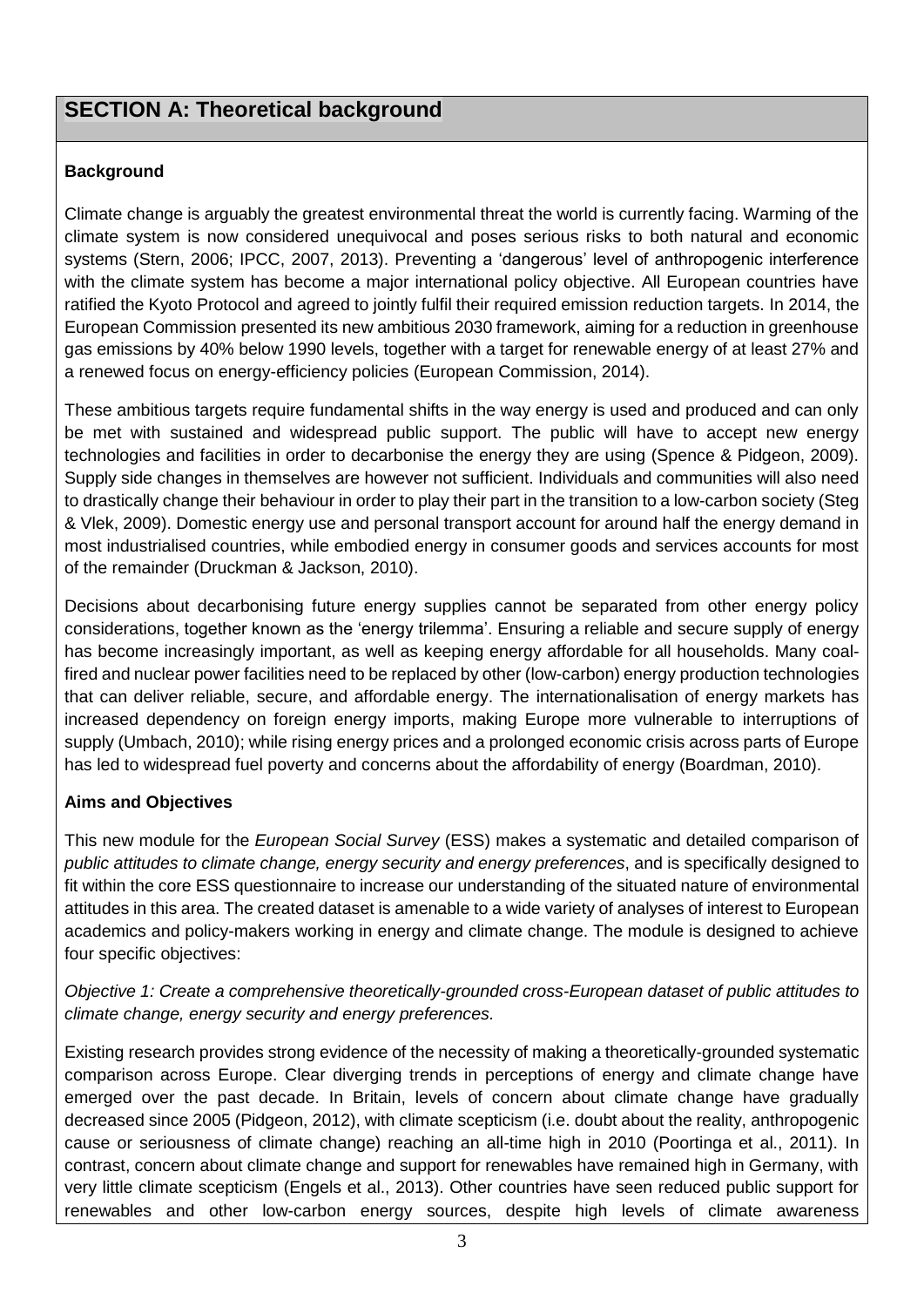(Eurobarometer, 2014). High-profile events, such as the Fukushima disaster, have produced widely divergent public and policy responses. While the acceptability of nuclear power has risen in Britain in the wake of Fukushima (Poortinga et al., 2013), public opposition intensified in Germany leading to the policy decision to phase out nuclear power by 2022 (e.g. Pfister & Böhm, 2012). Furthermore, surveys have shown that carbon capture and storage (CCS) as a climate mitigation strategy is still unknown to a majority of Europeans, and that attitudes to unconventional fossil fuels, such as shale gas, are changing in certain countries (Poumadere et al., 2011; O'Hara et al., 2013). However, while attitudes to climate change and energy technologies have been well documented in individual European countries, and there have been a number of international opinion polls, no systematic or theory-based comparisons have been made at the European level.

# *Objective 2: Develop an understanding of how national-level socio-political, economic and environmental factors shape public attitudes to energy and climate change across Europe.*

It is not possible to understand national climate and energy perceptions without taking the wider sociopolitical context into account. European countries have widely diverging energy infrastructures, policies and challenges, and the public are exposed to different political and media landscapes. This may impact on how people feel and think about climate change, energy security and different energy technologies. For example, in Germany, the high-profile *Energiewende* has helped to make great strides in the development of renewable energy sources. Germany's response to the Fukushima disaster has been explained by a history of well-organised public resistance to nuclear energy, intense media reporting, and trust in its own ability to develop sufficient renewable energy (Wittneben, 2012). Furthermore, low levels of climate scepticism have been linked to a lack of political representation for such views (Engels et al., 2013). In contrast, the UK media have provided a greater platform for sceptical voices (Painter, 2011), which is thought to be one of the reasons for continuing public uncertainty about the reality of climate change (Poortinga et al., 2011). Increased British support for nuclear power follows a shift in the framing of nuclear power as a necessary contributor to climate change mitigation, comprising 'elite cues' from policy-makers as well as from prominent environmentalists (Pidgeon et al., 2008; Poortinga et al., 2013). In France, where most electricity is derived from nuclear energy, the public place much greater confidence in nuclear operators as compared to other European nations (Poumadere et al., 2011). However, currently a steep transition away from nuclear is in place, with diminishing public support for the technology (ibid). In a recent international survey of six countries, engineering alternatives – including nuclear power – emerged as the least popular climate change mitigation policy options (Bostrom et al., 2012). Norway assumes a particularly interesting and ambivalent position with more than 99% of its electricity coming from hydropower whilst being one of the largest oil and gas producers in the world. Those with economic links to the fossil-fuel sector have been found to be less likely to view climate change as a problem than the population at large (Tvinnereim & Austgulen, 2013), showing the importance of economic dependency for public attitudes to energy technologies. The importance of socio-political context is further underscored by the fact that climate change directly competes for public attention with other day-to-day concerns, such as the state of the economy (Scruggs & Benegal, 2012). Finally, research indicates that climate conditions and extreme weather events (e.g. floods, storms, and heatwaves) can influence perceptions of climate change (Reser et al., 2014).

This module of the ESS constitutes the first ever systematic comparison of public attitudes to energy and climate change between European countries with different climate policies, energy infrastructures, economic circumstances, media landscapes, political parties and representations, and climatic conditions. This will help to develop a better understanding of how such contextual factors shape public attitudes to energy and climate change across Europe.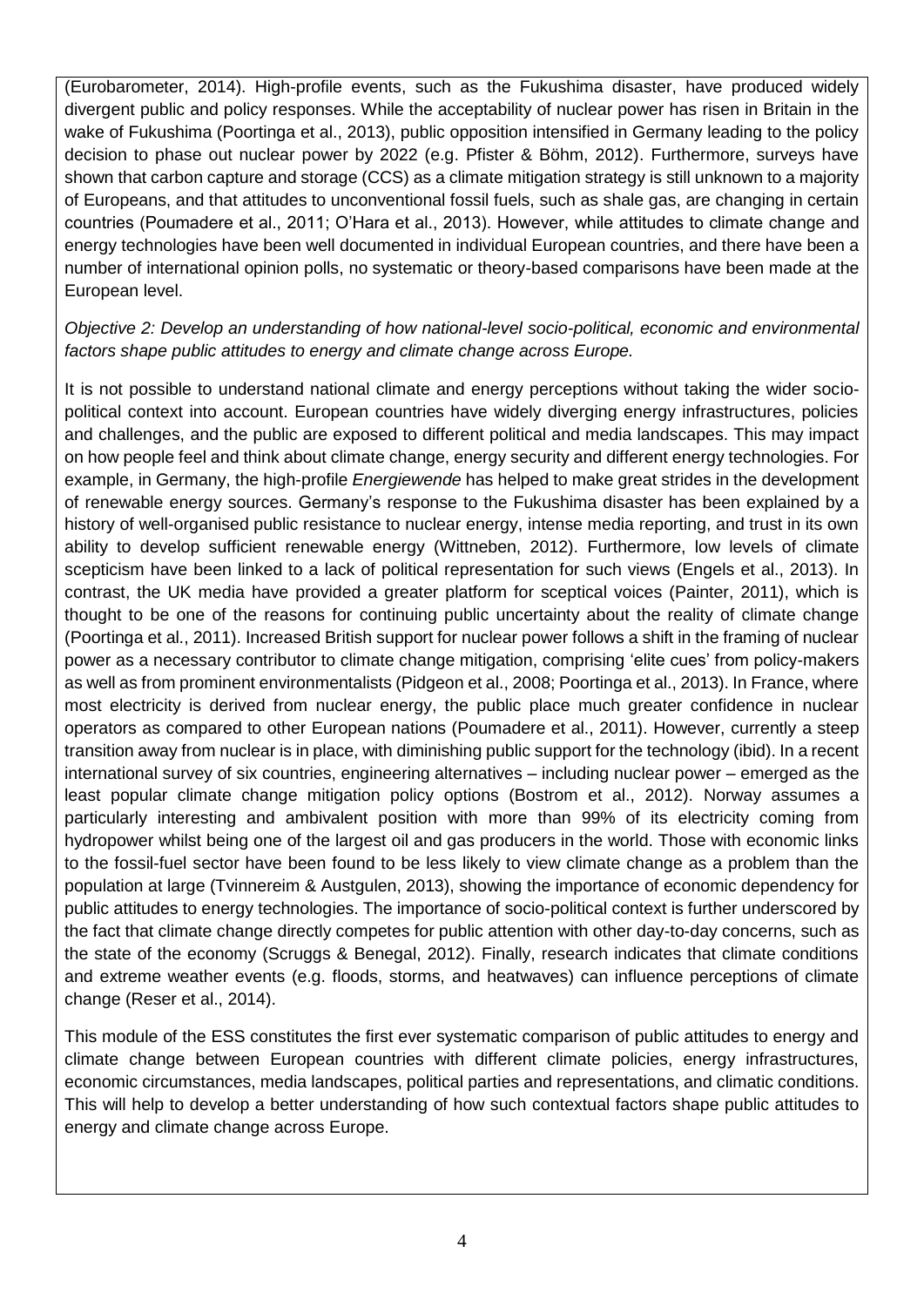*Objective 3: Examine the role of socio-political values and other individual-level factors in European attitudes to energy and climate change.*

There are a number of theoretical approaches that can help to better understand individual climate risk perceptions. Self-transcendence values have consistently been found to play a central role in engagement with climate change and energy issues (Corner et al., 2014; Poortinga et al., 2012; Steg & De Groot, 2012). Similarly, 'cultural cognition' studies have shown that people with 'individualistic' values tend to be particularly sceptical about the risks of climate change, as climate mitigation policies involving the regulation of industry and individual action may threaten their identities and 'worldview' (Kahan et al., 2010; 2011). Research conducted in the US and Australia has repeatedly shown that beliefs about climate change are increasingly polarised along party political lines (McCright & Dunlap, 2011; Leviston et al., 2011). Although such strong polarisation has not been observed in Europe, Taylor (2012) found some partisanship effects, while Whitmarsh (2011) and Poortinga et al. (2011) showed that climate scepticism is concentrated in certain socio-demographic and politically conservative and disengaged groups.

Human values and political engagement have been routinely assessed as part of the ESS (e.g. Davidov et al., 2008). However, there has been no previous attempt to systematically link these to energy and climate change perceptions at the European level. Furthermore, the role of these factors may differ across different European countries. For example, there are indications that climate scepticism is largely an Anglophone phenomenon and is less common in many other European countries. It can be expected that polarisation is the greatest in countries where there is a political home for such views through continued media attention and political representation (Painter, 2011; Engels et al., 2013), as well as those with a greater economic dependency on fossil fuels (e.g. Tvinnereim & Austgulen, 2013).

*Objective 4: Examine the relative importance of both individual-motivational factors and national circumstances in public preferences for different energy supply sources and demand reduction*

An impressive body of work has accumulated over the past two decades regarding individual motivational factors underlying preferences for energy supply sources and demand-side behaviours, typically using standard social or environmental psychology models, such as the theory of planned behaviour (TPB; Ajzen, 1991) or the Value-Belief-Norm (VBN) model (Stern, 2000; Kaiser et al., 2005; Steg et al., 2005). An underlying but as yet untested assumption is that 'universal' conceptual models can be used irrespective of context. While their structures may be generalisable cross-culturally, it is likely that model factors' relative importance differs depending on specific national conditions (also see Objective 3). This module uses Stern's VBN model (2000) as a general framework to design the new module, based on the premise that human values, together with beliefs regarding climate change and feelings of personal responsibility drive personal preferences for energy supply sources and energy demand reduction (see *Section B*).

We hypothesise that (1) socio-political values and engagement shape beliefs and concerns about climate change and energy security, and preferences for associated technologies and policies; (2) personal values and concerns will only translate into action if individuals feel obliged (personal norms) and able (personal efficacy) to act (Steg & De Groot, 2010; Steg et al., 2005); and (3) social and institutional trust are critical for collective action (Lubell, 2002; Malka et al., 2009; White & Gatersleben, 2010). Even if individuals are concerned about climate change and feel personally responsible, they may not act if they think others will not play their part. A similar collaborative relationship has to be nurtured between individuals and national governments/institutions. Trust in governments (and other responsible institutions) to design effective climate change and energy policies is therefore a prerequisite for public support for individual action (Lorenzoni & Pidgeon, 2006).

The proposed module will further be used to examine the relative importance of individual-motivational and socio-political factors in public preferences for different energy supply sources and demand reduction. The resulting dataset can be combined with different contextual variables to develop a better understanding of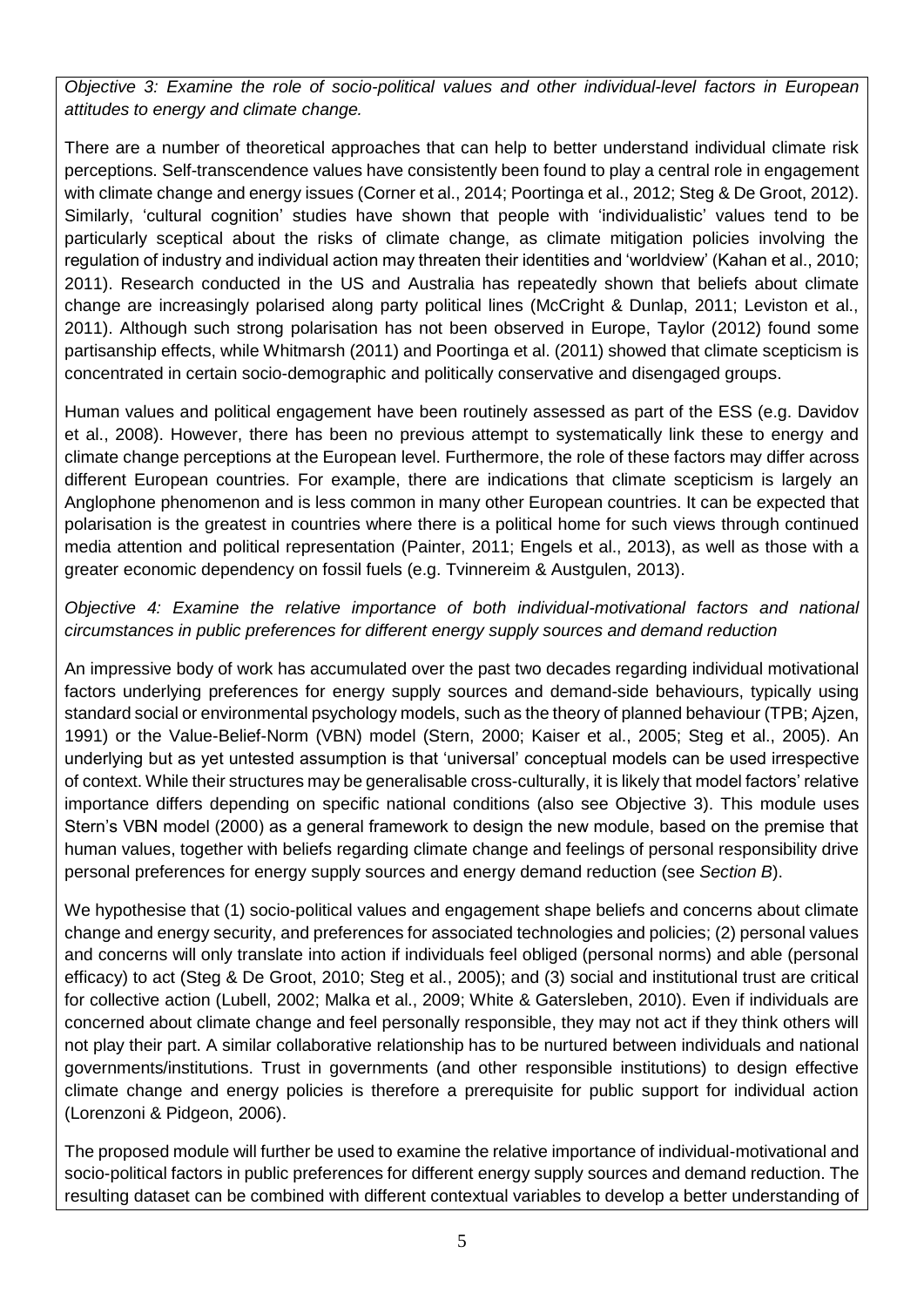the situated nature of environmental attitudes. It is necessary to develop a set of national indicators to test the relationships – some of which are already collected as part of the ESS macro data. For instance, economic indicators (including GDP, economic growth, and unemployment) are needed to test the notion that during economic hard times concerns about the environment are crowded out and preferences for cheap and secure energy become more pressing. People may be more likely to express climate sceptical beliefs in recessions for fear of the costs of mitigation (Saad, 2009; Weber 2010). Higher levels of adult literacy and academic tertiary education in a country might generate a culture of belief in and concern about climate change that explains cross-national differences beyond individual-level associations between education and attitudes. The ESS media claims data will be useful for assessing the effects of media content on attitudes in this area. While the ESS codebook already covers claims made by environmental groups, codes have been added for climate change and energy content of the claims.

There are also contextual data from other sources that may be linked to the ESS data, especially those regarding energy consumption. National levels of carbon emissions per capita linked to our proposed ESS data would enable researchers to test claims that high carbon emitting countries report lower climate change concern, downplaying the problem to avoid acknowledging responsibility for the costs of climatechange mitigation (Dunlap & Mertig, 1995, Sandvik, 2008). Current carbon emissions per capita might also affect energy preferences, with preferences for greater use of low-carbon energy sources more muted where emissions are (already) relatively low. The profile of national energy usage should be associated with energy preferences: preferences may tend towards the status quo unless current usage is particularly controversial. The percentage of energy usage that is derived from foreign sources is most relevant to energy security. Those heavily dependent on energy imports, such as many Eastern and some Western European countries, may have publics more concerned about energy security, which may affect the link between climate change attitudes and energy preferences. There might be other such cross-level interaction effects as contextual factors may change the strength of the relationship between different types of attitudes. Levels of environmental concern expressed in election manifestos for political parties (Spoon et al., 2013) will be useful for testing the extent to which citizens' attitudes in this area respond to those of the parties they identify with. More generally, such Comparative Manifesto Project data (see [https://manifesto-project.wzb.eu\)](https://manifesto-project.wzb.eu/) can be used to create national averages as a measure of elite political opinion. The presence of such political representations may help explain national differences in public opinion, even including those who do not identify with any party. No such analyses have ever been done before.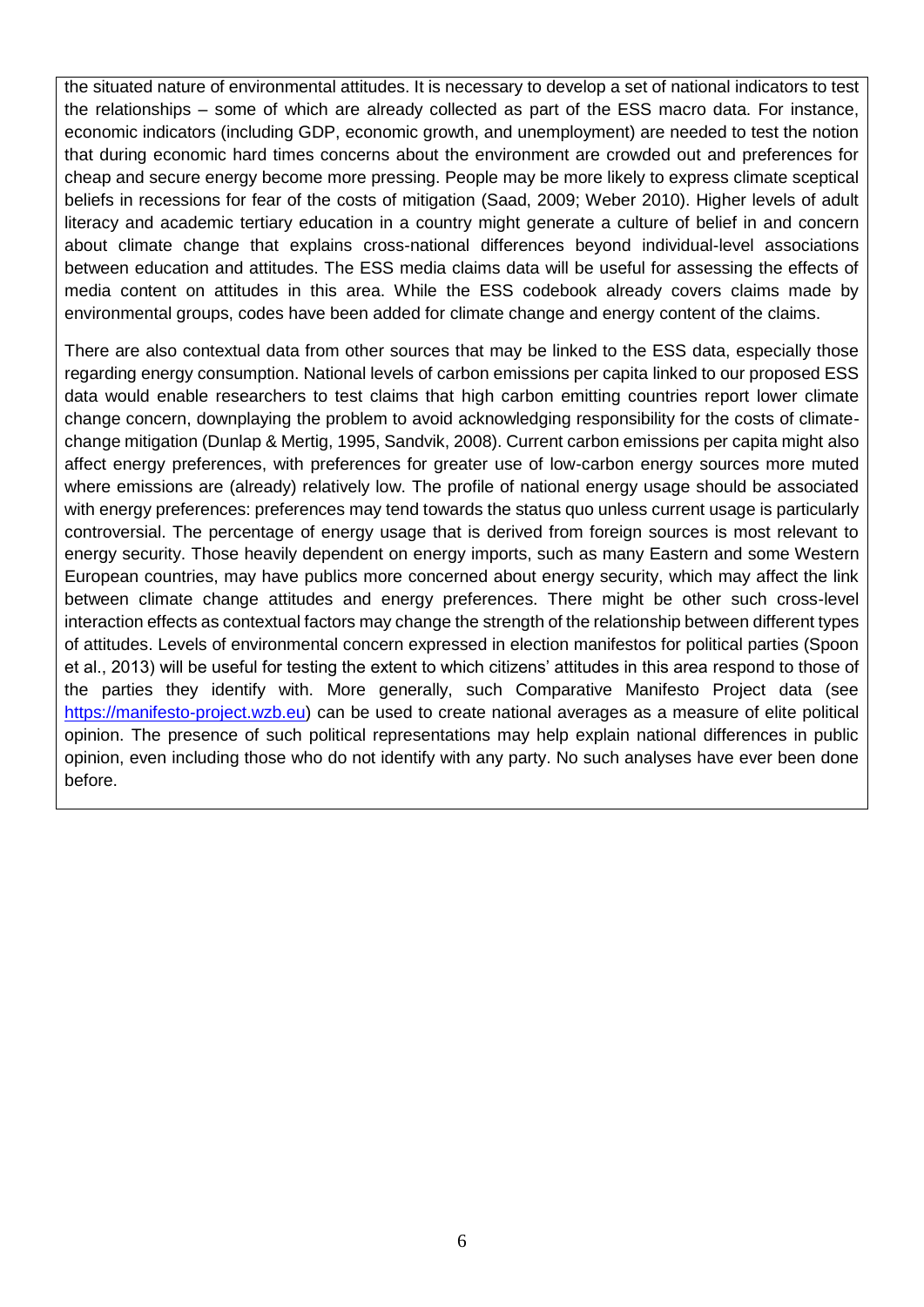# <span id="page-6-0"></span>**SECTION B. Brief description of all the concepts to be measured in the module and their expected relationships**



*Figure 1: Conceptual framework of the proposal (concepts in green are part of the core ESS).* 

Stern's VBN model (2000) is used as a general framework for the new module, based on the premise that human values (Schwartz, 1992), together with beliefs regarding climate change and feelings of personal responsibility drive personal preferences for energy supply sources and energy demand reduction (see Figure 1).

The framework comprises five components, covering the broad areas of (1) *socio-political values and engagement*, (2) *beliefs about climate change*; (3) *concerns about climate change and energy security*; (4) *personal norms and efficacy beliefs; and* (5) *energy preferences, including preferences for energy supply sources* and *energy demand measures*.

The framework combines items from the new module (in black) with core elements of the ESS questionnaire (in green). As the concepts of *socio-political values and engagement* and *social and institutional trust* are already covered in the core ESS questionnaire, they will not be described in detail below.

# *Concept 1: Climate Change Beliefs [Complex]*

Since the emergence of climate change as a major global environmental challenge, public awareness and knowledge of the issue have been rising steadily (Upham et al., 2009). However, despite strengthening scientific evidence and scientific consensus about the reality of anthropogenic climate change (IPCC, 2007, 2013), scientist and lay understandings of climate change have failed to converge (Weber & Stern, 2011).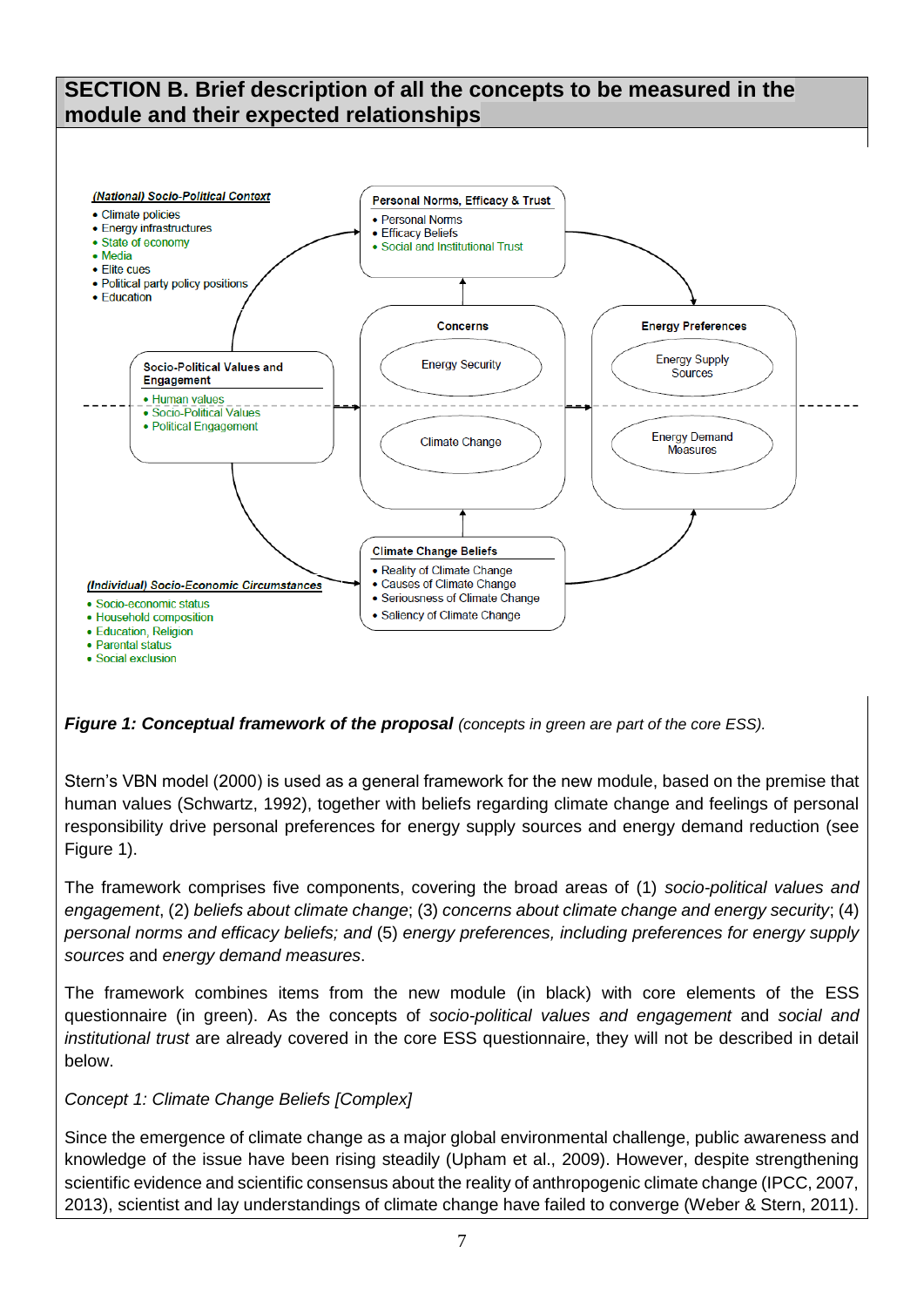A '*belief*' is a mental representation of a proposition about the world that may or may not correspond with reality. Analogous to Rahmstorf's (2004) climate scepticism framework, the module will make a detailed assessment of public views on the *reality*, *cause(s)*, and *seriousness* of climate change. This section covers the sub-concepts of "*beliefs in the reality of climate change*", "*beliefs in the causes of climate change*" and "*beliefs in the seriousness of climate change*". These items will be used to identify trend sceptical, attribution sceptical and impact sceptical beliefs, respectively: Trend scepticism is the belief that there is no upward trend in global temperatures; attribution scepticism is the belief that an upward trend in global temperatures is not caused by human activity; and impact scepticism is the belief that an upward trend in global temperatures does not lead to substantial detrimental impacts.

# *Concept 2: Climate Change Salience [Simple]*

The 'climate change salience' concept is included in the module to =captures the amount of thought and consideration that the respondent gives to climate change.

# *Concept 3: Climate Change Concern [Simple]*

A '*concern*' is a personal feeling of worry about something that is usually shared by multiple people. Climate change concern is closely related to but conceptually different from climate change beliefs. Whereas 'climate change beliefs' are propositional cognitions about the nature of climate change, 'climate concern' can be defined as affective evaluations of the seriousness of (the impacts of) climate change, reflected in personal feelings of worry about the issue (Steg et al., 2011).

# *Concept 4: Energy Security Concern [Complex]*

Energy security is a highly complex and multi-faceted construct with different overlapping meanings (Chester, 2010; Winzer, 2011; Demski et al., 2014). Energy Security Concern is defined here as the affective evaluations of the seriousness of a range of risks or threats to energy security, that is, to the uninterrupted availability of energy sources at an affordable price<sup>2</sup>, reflected in personal feelings of worry about the issue. This covers concerns about *general dependencies* within the energy supply system, as well as *specific threats* to a country's energy supply and concerns about *possible outcomes* (i.e., interruptions to domestic energy supply and price rises). Energy security concern therefore encompasses concerns about the outcomes of (1) interruptions to energy supply (energy reliability) and (2) the affordability of energy (energy affordability); (3) concerns about specific threats to the energy system, including external disruptions (external vulnerability) and internal disruptions (internal vulnerability); (4) concerns about a country's energy supply system being too dependent on energy imports (energy dependency), and (5) on fossil fuels (energy supply).

Together, *Concepts 3 and 4* reflect public affective evaluations of the '*energy trilemma*' of having to deliver affordable, reliable and low-carbon energy.

# *Concept 5: Personal Norms [Simple]*

When studying the relationships of climate change and energy security concerns on the one hand and energy preferences on the other, it is important to understand the pathways through which they are linked. According to the VBN model (Stern, 2000), pro-environmental *personal norms* (sometimes referred to as *moral norms*) take centre stage in linking climate change concerns to energy preferences. Personal norms are generally defined as a person´s expectation on how s/he should act in different situations, and includes *feelings of moral obligation or responsibility* to perform or refrain from specific actions (Schwartz & Howard, 1981). More specifically, personal norms can be defined as moral obligation or responsibility to perform or refrain from specific actions to contribute to the solution of a perceived problem. In the VBN model (Stern,

<u>.</u>

<sup>2</sup> http://www.iea.org/topics/energysecurity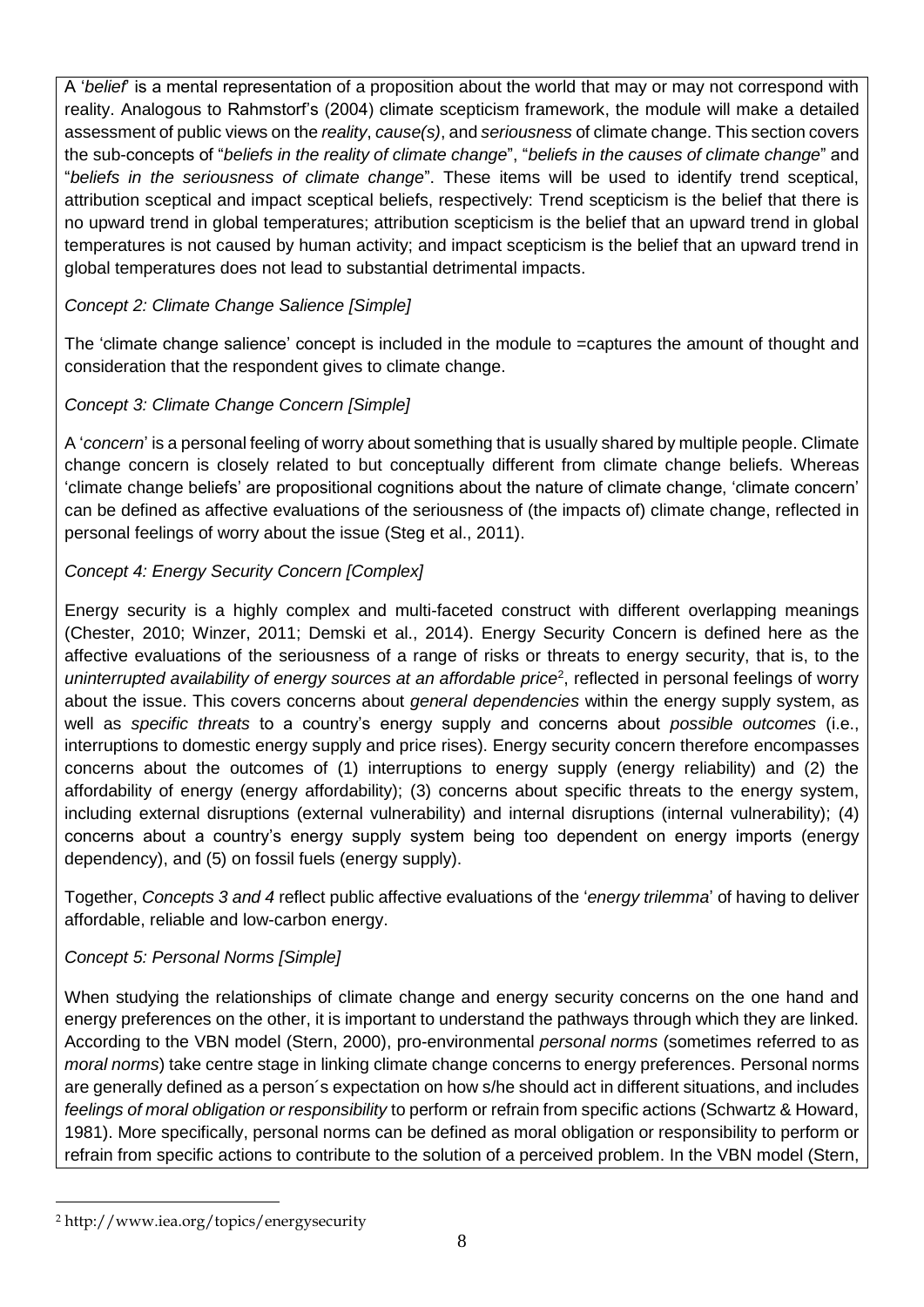2000), feelings of moral obligations are dependent on problem awareness (i.e. the perceptions that there is a problem) and the feeling that one is personally responsible for a specific behaviour (Schwartz, 1977). There is widespread evidence that a sense of personal obligation is essential for turning concerns into action (e.g. Steg & De Groot 2010), is a major correlate of support for energy policies and energy-related actions (e.g. Steg et al., 2005; Steg & De Groot, 2010), and explains the association between the willingness to accept demand-side and supply-side measures to reduce carbon emissions (Poortinga et al., 2012).

# *Concept 6: Efficacy Beliefs [Complex]*

Given that climate change is a collective problem that can only be solved through collective action, beliefs about the effectiveness of individual and collective actions, as well as trust, are critically important for the willingness to engage in pro-environmental behaviour. According to the collective action model (Lubell, 2002), engagement in environmental activism is determined by *personal*, *collective*, and *institutional efficacy* beliefs, that is, by beliefs that personal actions make a difference in solving a collective problem (*personal efficacy*), that other people will contribute to the collective endeavour (*collective efficacy*), and that the government is capable and responsive to play their part (*institutional efficacy*). The personal efficacy concept consists of two sub-concepts: self-efficacy, which is the belief that one is able to perform behaviours needed to achieve a collective goal, and personal outcome expectancy, which is the belief that the behaviours contribute to the collective goal (cf., Bandura, 1994). Similarly, collective efficacy consists of the belief that others will cooperate (collective efficacy) and the belief that cooperation will be effective in solving the problem (collective outcome expectancy) (Koletsou & Mancy, 2011).

The importance of personal efficacy beliefs (i.e. self-efficacy and personal outcome expectancy) for proenvironmental behaviour has been well established in the literature (Meinhold & Malkus, 2005; Hanss & Böhm, 2010; Steg & De Groot, 2010). Collective and institutional efficacy have however received less empirical attention, even if there are indications that in certain contexts they may be more important than personal efficacy in certain situations (Hanss & Böhm, 2010; Homburg & Stolberg, 2006; Koletsou & Mancy, 2011).

In addition to newly developed *collective efficacy* and *collective outcome expectancy* measures, *social and institutional trust, as well as political efficacy,* are used as *proxy measures* for these concepts (see Lubell, 2002). Trust can be defined as a judgment about the honesty, integrity and reliability of others and is thought to facilitate community coordination and cooperation in addressing collective issues (Putnam, 1993). People are unlikely to act if they do not trust others to cooperate or the government to design effective policies (Lorenzoni & Pidgeon, 2006). Various studies have confirmed the role of social and institutional trust in environmental policy (Poortinga & Pidgeon, 2003; Barr et al., 2005; Lubell, 2002; Tjernström & Tietenberg, 2008). In addition, O'Connor and colleagues (1999) found that support for governmental policies on climate change was higher in Bulgaria than in the US due to Bulgarians having more trust in government institutions, whilst voluntary actions were more accepted in the US (also see Konisky et al., 2008).

*Concept 7 & 8: Preferences for Energy Supply Sources [Complex] and Energy Demand Measures [Complex]*

For the survey to be relevant to energy and climate change policy-makers across Europe, it is necessary to have a clear understanding of how the public thinks about different strategies to reduce energy-use and carbon emissions, as well as policies to achieve these goals.

*Preferences for supply-side sources* will cover different sources that can be used to decarbonise energy generation, including unconventional fossil fuel alternatives (with or without carbon sequestration), nuclear power, and various renewable energy sources. Previous quantitative and qualitative research has shown that the public have widely varying preferences for energy generation technologies (Poortinga et al., 2006;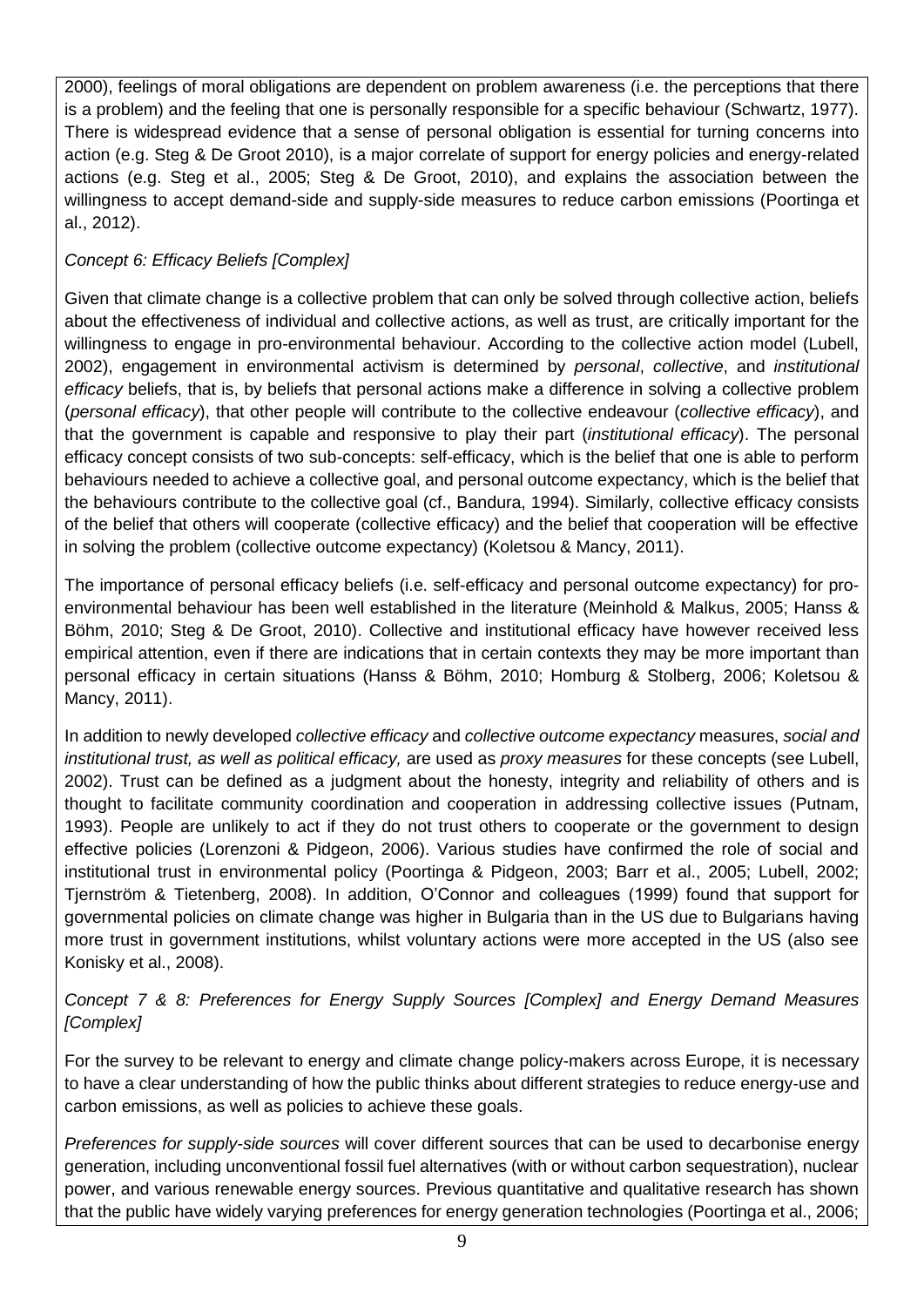Perlaviciute & Steg, 2014), with preferences for the different policy alternatives being rooted in different ways of causal thinking about climate change (Bostrom et al., 2012), in values (Perlaviciute & Steg, 2014), and concerns about energy security potentially affecting support for renewables and energy demand reduction (Lockwood, 2011; Poortinga et al., 2012).

*Preferences for demand-side measures* will cover the willingness to engage in *energy efficiency* (i.e. investments that lower energy use without sacrificing normal and desired activities or energy services) and to take *energy curtailment* (i.e. cutting down on normal and desired activities or energy services) measures (see Gardner & Stern, 2002). There are strong theoretical and empirical bases for such a distinction. Energy-efficiency and energy conservation are perceived as separate categories of behaviour (Whitmarsh & O'Neill, 2010), have different conservation potentials and psychological properties (Gardner & Stern 2002; Poortinga et al., 2003; Steg et al., 2006); and are influenced by different psychological and contextual factors (Poortinga et al., 2003; 2004; Barr et al., 2005; Whitmarsh & O'Neill, 2010).

#### *Concept 9: Public-Sphere Behaviours [Complex]*

Public-sphere behaviours refer to activist and non-activist behaviours that are conducted in public in support of the environment. Activist behaviours in the public sphere reflect advocacy actions to influence public policy and resource allocation decisions. Non-activist behaviours in the public-sphere reflect more tacit public support and acceptance of policies that are needed to address environmental problems such as climate change (Stern et al., 1999). This means that, in contrast to consumer behaviours that are conducted in the private sphere, public-sphere behaviours only have the potential to influence the environment indirectly (Stern, 2000).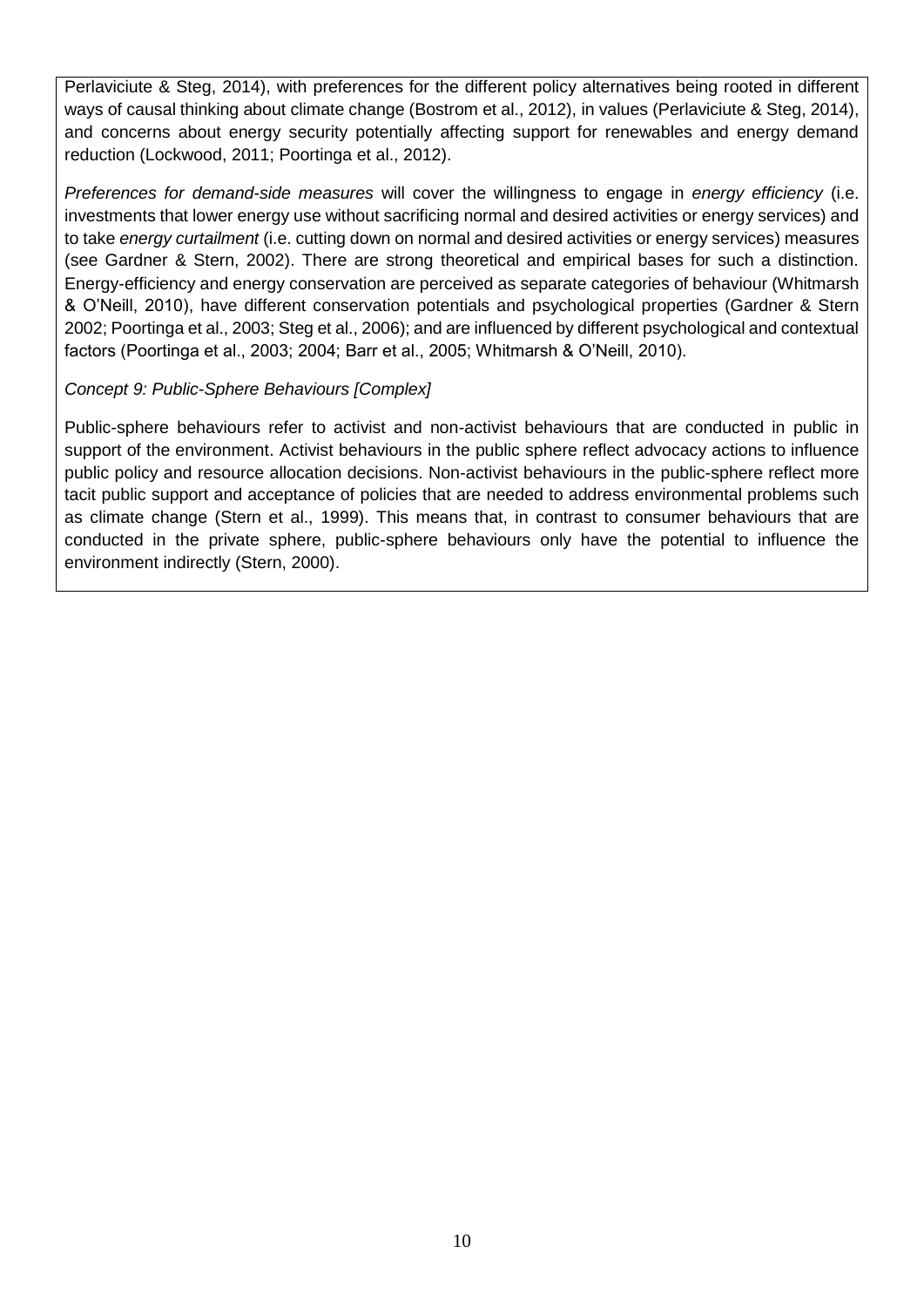# <span id="page-10-0"></span>**SECTION C: Complex Concepts**

# <span id="page-10-1"></span>**COMPLEX CONCEPT NAME: CLIMATE CHANGE BELIEFS**

#### **Describe the concept in detail, outlining the various sub concepts it comprises**

The concept of *Climate Change Beliefs* refers to propositional cognitions about the nature of climate change, covering people's views on the reality, cause(s), and impacts of climate change. The climate change belief concept is specifically aimed at capturing people's mental representation of the climate change phenomenon that they accept as true and their evaluative beliefs about the impacts. The concept is not intended to capture affective responses to the phenomenon, for example whether people are concerned, excited or indifferent about climate change.

# **Climate Change or Global Warming?**

The terms of climate change and global warming are often used interchangeably, both in public and policy arenas. However, they refer to closely linked physical phenomena. Whereas global warming specifically refers to the rise in average global temperature as a result of increased greenhouse gas concentrations in the earth's atmosphere, climate change more broadly refers to long-term changes in the state of the climate system, which can be observed over longer periods of time at the local, regional and global level.

The aim of the module is to capture people's views on climate change rather than global warming, to account for the wider changes that may be brought about by the increased greenhouse gas concentrations in the earth's atmosphere. Note that, in addition to the technical differences between the two terms, there are national differences in the popular use of global warming' and 'climate change'. While the term global warming is used more commonly by the public, media and policy makers in the United States, the term climate change is more common in the United Kingdom (Lorenzoni et al., 2006). This means that, while climate change is the more technically correct term to refer to the multiple global changes resulting from increasing carbon dioxide concentrations, the term global warming could be used in certain countries for the module questions to be best understood by the respondents.

#### **Expected relationship with other complex and simple concepts**

Climate change beliefs are expected to be influenced by socio-political and human values, as well as by political engagement. Climate change beliefs are further expected to be linked to climate change concern, personal norms, and energy preferences. In particular climate sceptical beliefs (i.e. beliefs that the world's climate is not changing; climate change is not caused by human activity; and climate change does not have serious impacts) are linked to a lack of concern about climate change. Such beliefs are also expected to lower preferences for low-carbon energy supply sources and energy demand reduction measures.

# <span id="page-10-2"></span>**SUB CONCEPT NAME: CLIMATE CHANGE REALITY**

#### **Describe the first sub concept in detail outlining any further sub concepts or specifying that it can be measured directly**

*Climate Change Reality* refers to beliefs about the reality of climate change, that is, whether people think the world's climate is changing or not, irrespective of the possible perceived causes.

#### **Expected relationship with other sub concepts**

Beliefs in the reality, cause(s), and seriousness of climate change are expected to be moderately correlated. Those who think that the world's climate is changing are more likely to think that climate change is caused by human activity and to think that the impacts of climate change will be negative. **Final Question Wording:**

#### **D19 CARD 37** You may have heard the idea that the world's<sup>3</sup> climate is changing due to<sup>4</sup> increases in temperature over the past 100 years. What is your personal opinion on this? Do you think the world's

<sup>&</sup>lt;u>.</u> 3 'world's' in the sense of 'the Earth's'.

<sup>4</sup> 'due to' in the sense of 'as a result of'.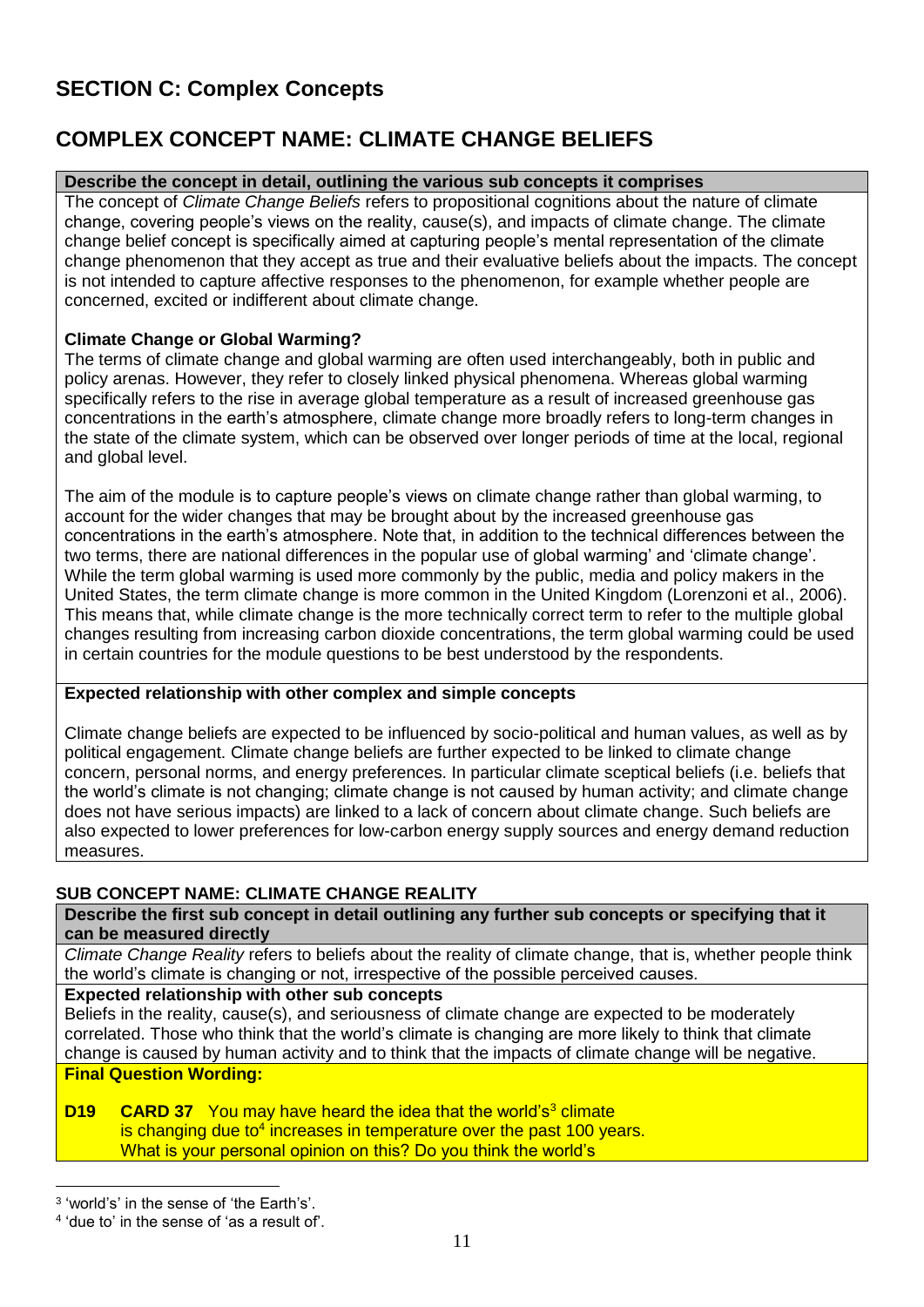

# <span id="page-11-0"></span>**SUB CONCEPT NAME: CLIMATE CHANGE CAUSE**

**Describe the sub concept in detail outlining any further sub concepts or specifying that it can be measured directly**

*Climate Change Cause* refers to beliefs about the causes of climate change, that is, whether people think climate change is caused by human activity, natural processes, or a combination of the two.

#### **Expected relationship with other sub concepts**

The climate change cause concept is expected to be moderately associated with the climate change reality concept. Those who believe that climate change is (definitely) happening are more likely to think it is caused by human activity rather than natural processes. While it is possible that the climate change cause concept is not associated with the climate change impact concept, we still expect that respondents who think that climate change is caused by human activity are more likely to think that the impacts of climate change will be negative.

# **Final question wording:**

#### **D22 CARD 39** Do you think that climate change is caused by natural processes, human activity, or both?

| <b>Entirely by natural processes</b><br><b>Mainly by natural processes</b><br>About equally by natural processes and human activity<br><b>Mainly by human activity</b><br><b>Entirely by human activity</b> | $\overline{01}$<br>02<br>03<br>04<br>05 | <b>ASK D23</b>   |  |
|-------------------------------------------------------------------------------------------------------------------------------------------------------------------------------------------------------------|-----------------------------------------|------------------|--|
| (I don't think climate change is happening)                                                                                                                                                                 | 55                                      | <b>GO TO D30</b> |  |
| (Refusal)                                                                                                                                                                                                   | -77                                     | <b>ASK D23</b>   |  |
| (Don't know)                                                                                                                                                                                                | 88                                      |                  |  |

# <span id="page-11-1"></span>**SUB CONCEPT NAME: CLIMATE CHANGE IMPACT**

## **Describe the concept in detail, outlining the various sub concepts it comprises**

*Climate Change Impact* refers to evaluative beliefs about how positive or negative the impacts of climate change will be.

# **Expected relationship with other sub concepts**

The climate change impact concept is moderately associated with the climate change reality and climate change cause concepts. It is expected that respondents who think that the world's climate is changing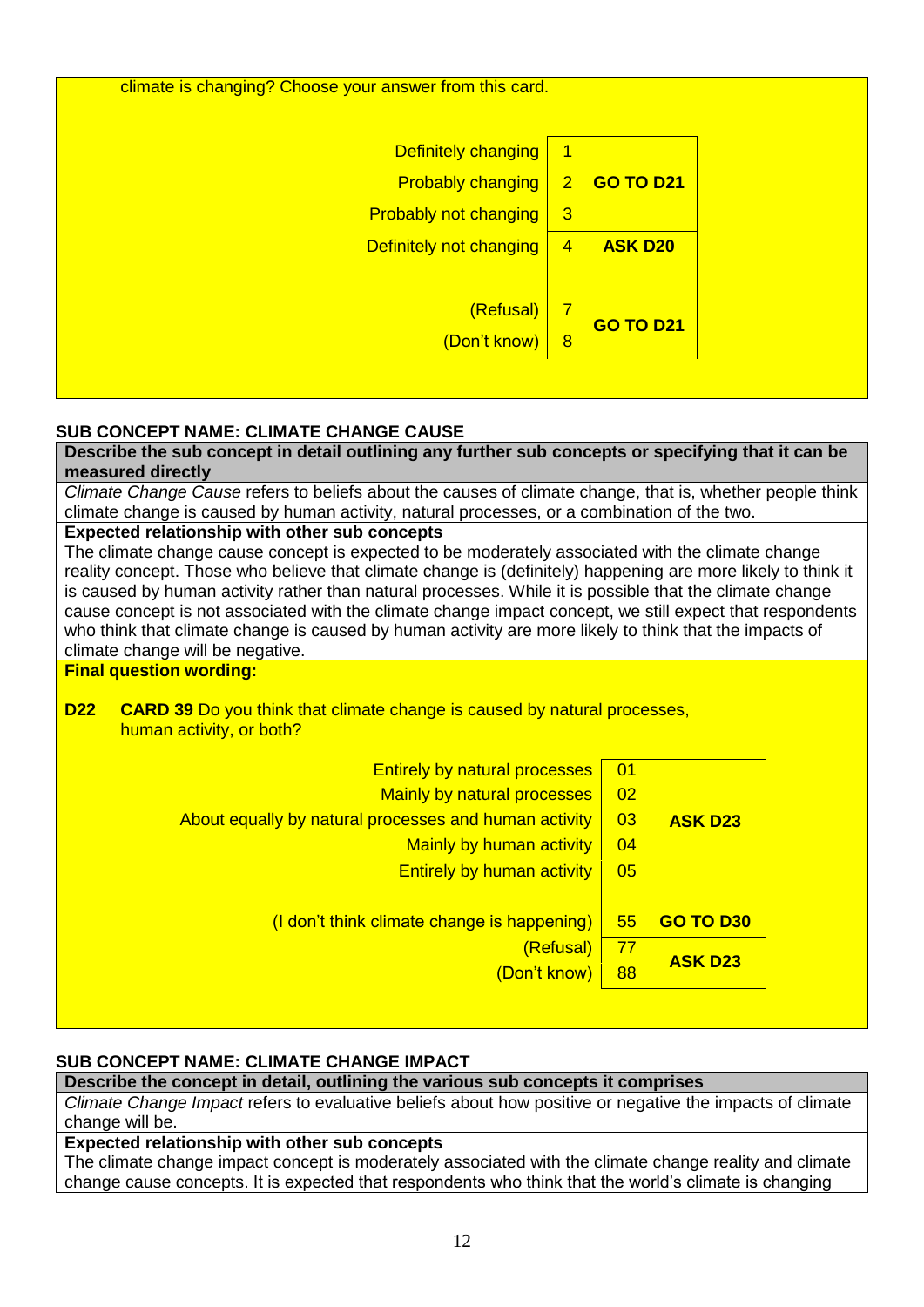|            | and think that it is caused by human activity are more likely to think that the impacts of climate change<br>will be negative.<br><b>Final question wording:</b>                                              |    |    |    |    |    |    |    |    |                          |                |                 |
|------------|---------------------------------------------------------------------------------------------------------------------------------------------------------------------------------------------------------------|----|----|----|----|----|----|----|----|--------------------------|----------------|-----------------|
| <b>D25</b> | <b>CARD 42</b> How good or bad do you think the impact of<br>climate change will be on people across the world?<br>Please choose a number from 0 to 10, where 0 is extremely<br>bad and 10 is extremely good. |    |    |    |    |    |    |    |    |                          |                |                 |
| bad        | <b>Extremely</b>                                                                                                                                                                                              |    |    |    |    |    |    |    |    | <b>Extremely</b><br>good | (Refusal)      | (Don't<br>know) |
| 00         | $^{01}$                                                                                                                                                                                                       | 02 | 03 | 04 | 05 | 06 | 07 | 08 | 09 | 10                       | $\prime\prime$ | 88              |

# <span id="page-12-0"></span>**COMPLEX CONCEPT NAME: ENERGY SECURITY CONCERN**

## **Describe the concept in detail, outlining the various sub concepts it comprises**

*Energy Security Concern* is defined here as the affective evaluation of the seriousness of risks and threats to energy security, reflected in personal feelings of worry about the issue. This covers concerns about general dependencies within the energy supply system, as well as specific threats to a country's energy supply and concerns about their possible consequences (i.e., interruptions to domestic energy supply and price rises). Energy security concern therefore includes [A] concerns about the outcomes of (1) interruptions to energy supply (*energy reliability*) and (2) the affordability of energy (*energy affordability*); [B] concerns about specific threats to the energy system, including (3) internal and external disruptions (*internal and external vulnerability*); and [C] concerns about a country's energy supply system being too dependent on (4) foreign energy imports (*energy dependency*) and (5) fossil fuels (*energy supply*).

In this module the energy security concern concept will specifically focus on energy supplied for domestic purposes, including power and heating. These domestic energy services are in most countries mainly provided by electricity and natural gas. The energy security concern concept should reflect a personal relevance, preoccupation and/or feelings of worry regarding the issue of energy security, rather than the belief that it is a pressing issue that needs to be addressed.

### **Expected relationship with other complex and simple concepts**

Energy security concerns are expected to be rooted in socio-political and human values and linked to political engagement and national-level contextual factors. Energy security concerns are further expected to affect energy preferences for energy sources depending on the specific national energy infrastructures and context. It is expected that energy security concern is largely unrelated to climate change concern, as they stem from different worldviews.

# <span id="page-12-1"></span>**SUB CONCEPT NAME: ENERGY RELIABILITY**

#### **Describe the first sub concept in detail outlining any further sub concepts or specifying that it can be measured directly**

This sub concept refers to concerns about the reliability of domestic energy supplies, that is, that energy is produced consistently and can meet demand.

#### **Expected relationship with other sub concepts**

The different energy security concerns (energy reliability, energy affordability, external vulnerability, internal technical vulnerability, energy dependency, and energy supply) are moderately to highly intercorrelated.

# **Final question wording:**

**D11 CARD 36** How worried are you that there may be power <mark>cuts<sup>5</sup> in [country]?</mark>

<sup>1</sup> 5 'power cuts' in the sense of 'interruptions to the electricity supply'.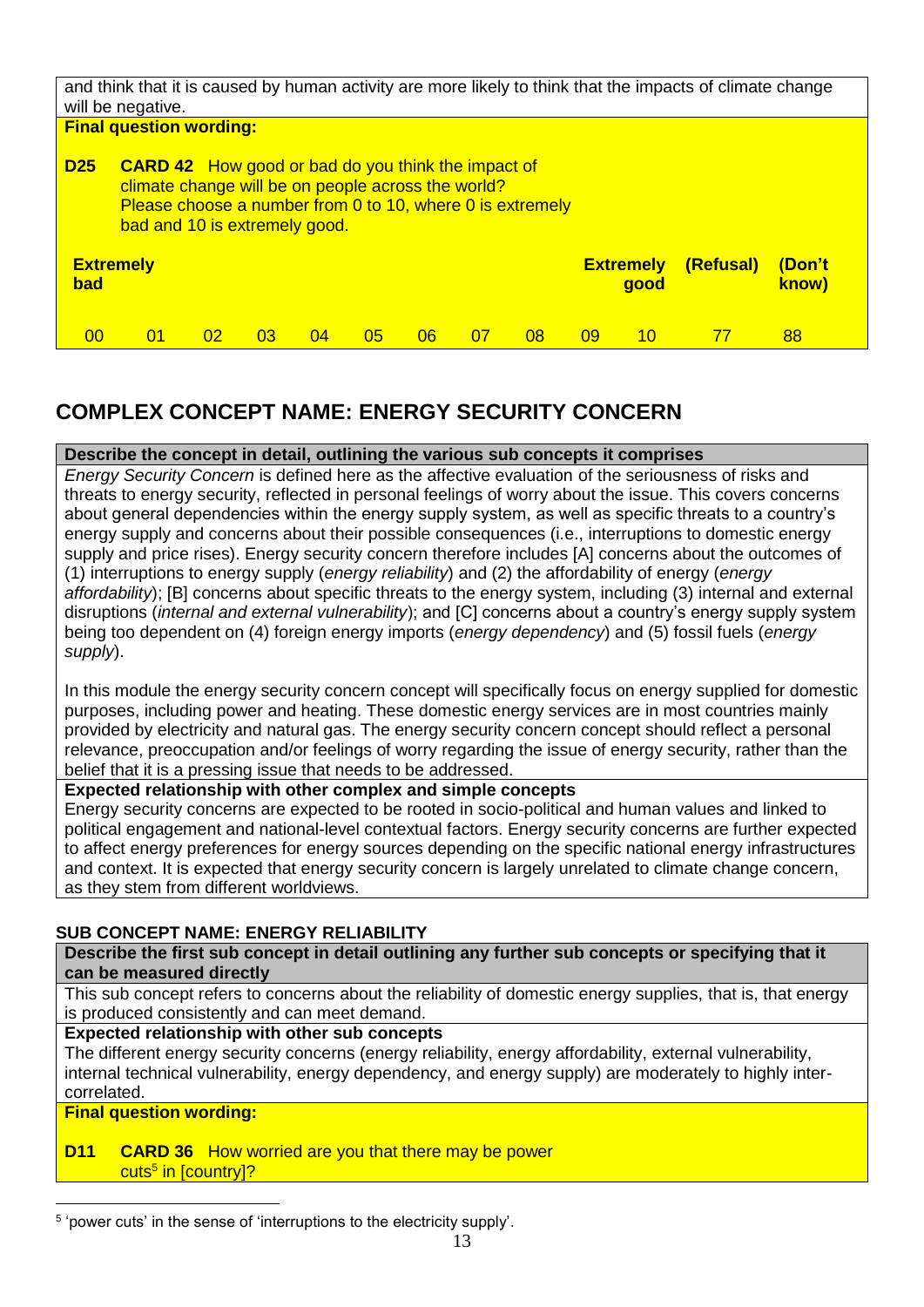#### <span id="page-13-0"></span>**SUB CONCEPT NAME: ENERGY AFFORDABILITY**

**Describe the sub concept in detail outlining any further sub concepts or specifying that it can be measured directly**

This sub concept refers to concerns about the affordability of energy as a result of price increases. **Expected relationship with other sub concepts**

The different energy security concerns (energy reliability, energy affordability, external vulnerability, internal technical vulnerability, energy dependency, and energy supply) are moderately to highly intercorrelated.

#### **Final question wording:**

**The next few questions are about energy people use at home for things such as heating, lighting, cooking and electrical appliances**.

- **D12 STILL CARD 36** How worried are you that energy may be too expensive for many people in [country]?
	- Not at all worried 1
	- Not very worried 2
	- Somewhat worried 3
		- Very worried 4
	- Extremely worried 5
		- (Refusal) 7
		- (Don't know) 8

#### <span id="page-13-1"></span>**SUB CONCEPT NAME: INTERNAL AND EXTERNAL VULNERABILITY**

**Describe the concept in detail, outlining the various sub concepts it comprises** This sub concept refers to concerns about the domestic energy supply system being vulnerable to external events, such as natural disasters or terrorist attacks, as well as disruptive internal events, such as technical failures and accidents, causing interruptions to the supply of energy.

#### **Expected relationship with other sub concepts**

The different energy security concerns (energy reliability, energy affordability, internal and external vulnerability, energy dependency, and energy supply) are moderately to highly inter-correlated. **Final question wording:**

**STILL CARD 36** How worried are you that energy supplies could be interrupted… **READ OUT**…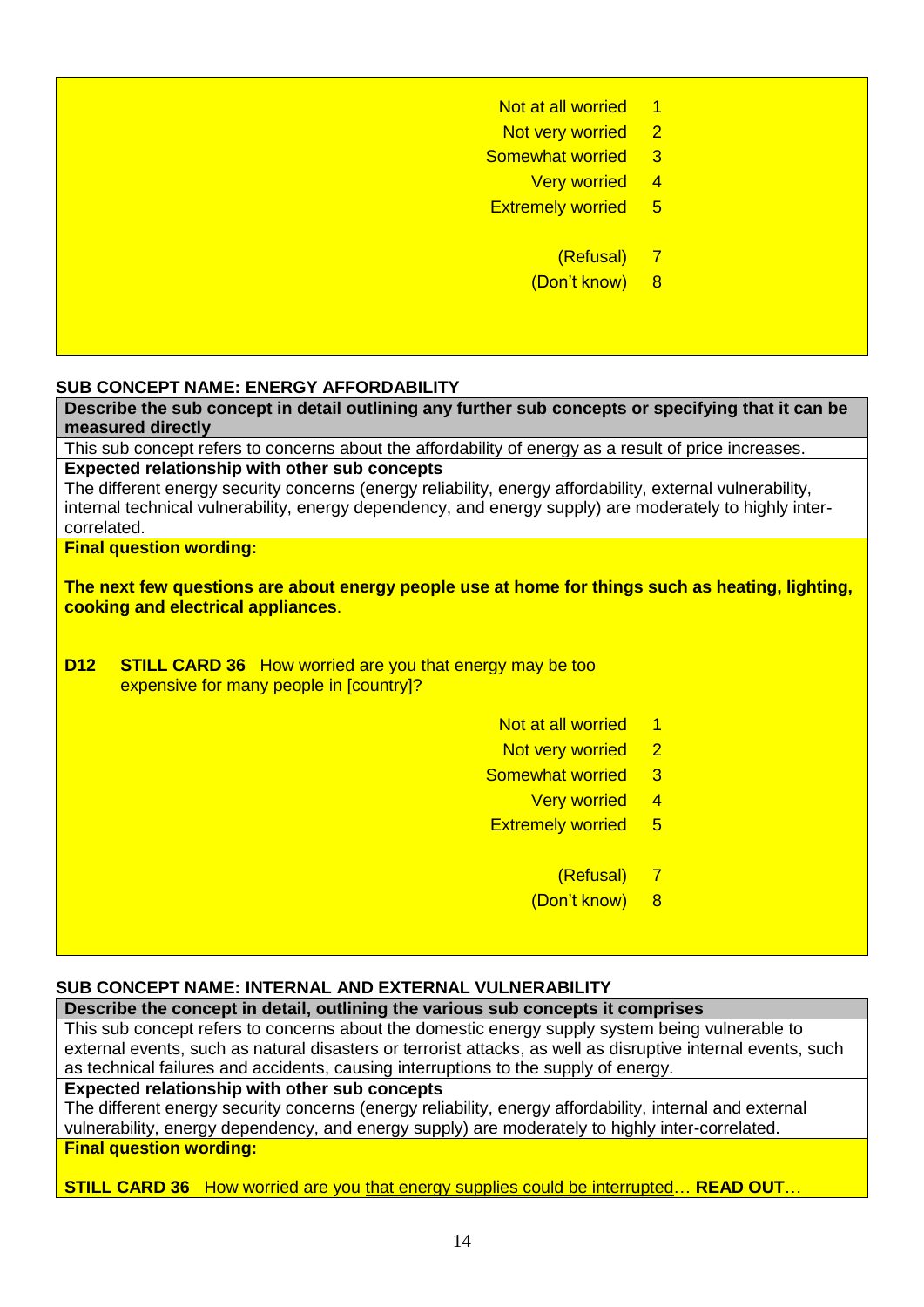|            |                                                               | <b>Not at all</b><br>worried | <b>Not</b><br>very<br>worried | <b>Somewhat</b><br>worried                                                 | <b>Very</b><br>worried   | <b>Extremely</b><br>worried | (Refusal)      | (Don't<br>know) |
|------------|---------------------------------------------------------------|------------------------------|-------------------------------|----------------------------------------------------------------------------|--------------------------|-----------------------------|----------------|-----------------|
| <b>D15</b> | $\ldots$ by<br>natural<br>disasters<br>or extreme<br>weather? | $\overline{1}$               | $\overline{2}$                | $\overline{3}$                                                             | $\overline{4}$           | $5\overline{)}$             | $\overline{7}$ | $\overline{8}$  |
| <b>D16</b> | and by<br><i>insufficient</i><br>power<br>being<br>generated? | $\overline{1}$               | $\overline{2}$                | $\overline{3}$                                                             | $\overline{4}$           | $5\overline{)}$             | $\overline{7}$ | $\overline{8}$  |
| <b>D17</b> | and by<br>technical<br>failures?                              | $\overline{1}$               | $\overline{2}$                | $\overline{3}$                                                             | $\overline{4}$           | $5\overline{)}$             | $\overline{7}$ | $\overline{8}$  |
| <b>D18</b> | interrupted by terrorist attacks?                             |                              |                               | <b>STILL CARD 36 And how worried are you that energy supplies could be</b> |                          |                             |                |                 |
|            |                                                               |                              |                               |                                                                            | Not at all worried       | $\overline{1}$              |                |                 |
|            |                                                               |                              |                               |                                                                            | Not very worried         | $\overline{2}$              |                |                 |
|            |                                                               |                              |                               |                                                                            | <b>Somewhat worried</b>  | $\overline{3}$              |                |                 |
|            |                                                               |                              |                               |                                                                            | <b>Very worried</b>      | $\overline{4}$              |                |                 |
|            |                                                               |                              |                               |                                                                            | <b>Extremely worried</b> | $\overline{5}$              |                |                 |
|            |                                                               |                              |                               |                                                                            | (Refusal)                | $\overline{7}$              |                |                 |
|            |                                                               |                              |                               |                                                                            | (Don't know)             | 8                           |                |                 |
|            |                                                               |                              |                               |                                                                            |                          |                             |                |                 |

# <span id="page-14-0"></span>**SUB CONCEPT NAME: ENERGY DEPENDENCY**

#### **Describe the concept in detail, outlining the various sub concepts it comprises**

This sub concept refers to concerns about the domestic energy supply being too dependent on energy imports.

# **Expected relationship with other sub concepts**

The different energy security concerns (energy reliability, energy affordability, internal and external vulnerability, energy dependency, and energy supply) are moderately to highly inter-correlated. **Final question wording:**

- **D13 STILL CARD 36** How worried are you about [country] being too dependent on energy imports from other countries?
	- Not at all worried 1
	- Not very worried 2
	- Somewhat worried 3
		- Very worried 4
	- Extremely worried 5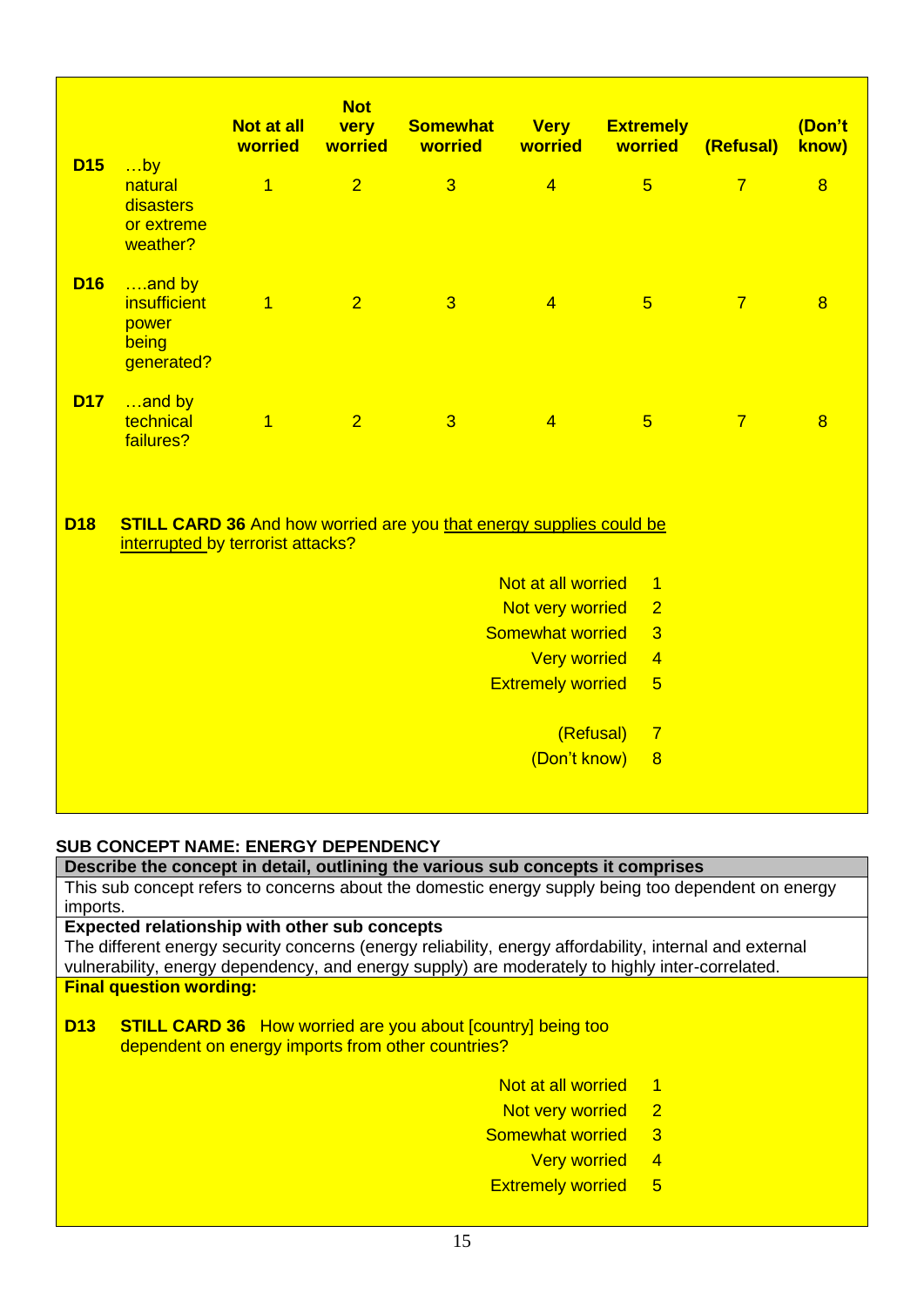<span id="page-15-0"></span>

| (Refusal)                                                                                                                              | $\overline{7}$           |
|----------------------------------------------------------------------------------------------------------------------------------------|--------------------------|
| (Don't know)                                                                                                                           | 8                        |
|                                                                                                                                        |                          |
|                                                                                                                                        |                          |
|                                                                                                                                        |                          |
| <b>SUB CONCEPT NAME: ENERGY SUPPLY</b>                                                                                                 |                          |
| Describe the concept in detail, outlining the various sub concepts it comprises                                                        |                          |
| This sub concept refers to concerns about long-term dependencies on fossil fuels, and the lack of long-                                |                          |
| term investments in the development of new energy sources to meet long-term loss of supply.                                            |                          |
| Expected relationship with other sub concepts                                                                                          |                          |
| The different energy security concerns (energy reliability, energy affordability, internal and external                                |                          |
| vulnerability, energy dependency, and energy supply) are moderately to highly inter-correlated.                                        |                          |
| <b>Final question wording:</b>                                                                                                         |                          |
| D <sub>14</sub>                                                                                                                        |                          |
| <b>STILL CARD 36</b> How worried are you about [country] being too<br>dependent on using energy generated by fossil fuels such as oil, |                          |
| gas and coal?                                                                                                                          |                          |
|                                                                                                                                        |                          |
| Not at all worried                                                                                                                     | $\blacksquare$ 1         |
| Not very worried                                                                                                                       | $\overline{\phantom{2}}$ |
| Somewhat worried                                                                                                                       | $\overline{3}$           |
|                                                                                                                                        |                          |
| <b>Very worried</b>                                                                                                                    | $\overline{4}$           |
| <b>Extremely worried</b>                                                                                                               | $5\overline{)}$          |
|                                                                                                                                        |                          |
| (Refusal)                                                                                                                              | - 7                      |
| (Don't know)                                                                                                                           | 8                        |
|                                                                                                                                        |                          |

# <span id="page-15-1"></span>**COMPLEX CONCEPT NAME: EFFICACY BELIEFS**

#### **Describe the concept in detail, outlining the various sub concepts it comprises**

The *Efficacy Beliefs* concept refers to the beliefs in the effectiveness of personal and others' actions contribute to a particular outcome or goal**.** In the context of climate change mitigation as a collective problem, and following Lubell's (2002) framework, this includes beliefs that personal actions can make a difference (*personal efficacy beliefs*), other people will contribute in the collective endeavour (*collective efficacy beliefs*), and that government will play their part in designing effective climate policies (*institutional efficacy beliefs*). The personal efficacy concept consists of two sub-concepts, as theorised by Bandura (1994): *self-efficacy* (the belief that one is able to engage in actions that contribute to a collective outcome or goal) and *personal outcome expectancy* (the belief that these actions contribute to the collective goal). The collective efficacy concept is similarly subdivided into two sub-concepts (see Koletsou & Mancy, 2011): *collective efficacy* (the belief that other people will perform behaviours needed to achieve a collective goal) and *collective outcome expectancy* (the belief that by acting collectively the collective goal can be achieved). The *institutional efficacy* concept refers to beliefs that relevant institutions, primarily national governments, will take effective action on climate change.

**Expected relationship with other complex and simple concepts**

Efficacy beliefs are expected to moderate the association between climate concern and the willingness to engage in energy demand reduction measures.

# <span id="page-15-2"></span>**SUB CONCEPT NAME: SELF- EFFICACY**

**Describe the first sub concept in detail outlining any further sub concepts or specifying that it can be measured directly**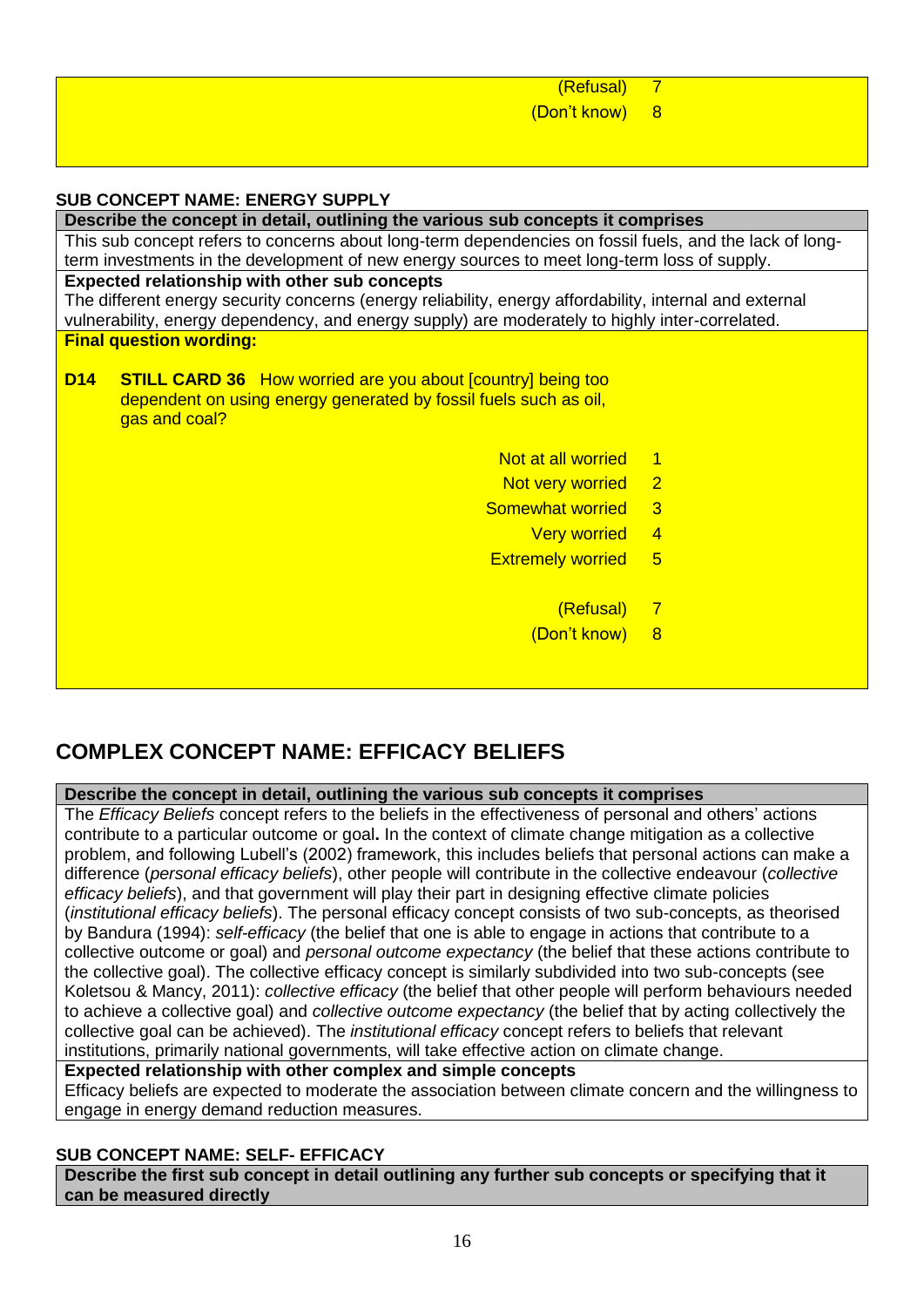| Self-Efficacy refers to people's beliefs in their capabilities to engage in actions needed to attain a<br>particular outcome or goal. In the context of a collective problem, such as climate change) this refers to<br>people's beliefs that they are able to perform the actions (i.e. energy saving) that collectively contribute to<br>a particular collective outcome or goal (i.e. climate change mitigation). |    |    |    |                   |                  |           |                 |  |
|----------------------------------------------------------------------------------------------------------------------------------------------------------------------------------------------------------------------------------------------------------------------------------------------------------------------------------------------------------------------------------------------------------------------|----|----|----|-------------------|------------------|-----------|-----------------|--|
| <b>Expected relationship with other sub concepts</b>                                                                                                                                                                                                                                                                                                                                                                 |    |    |    |                   |                  |           |                 |  |
| Self-efficacy is expected to be associated with personal outcome expectancy, collective efficacy, and                                                                                                                                                                                                                                                                                                                |    |    |    |                   |                  |           |                 |  |
| collective outcome expectancy, but to be independent from institutional efficacy.                                                                                                                                                                                                                                                                                                                                    |    |    |    |                   |                  |           |                 |  |
| <b>Final question wording:</b>                                                                                                                                                                                                                                                                                                                                                                                       |    |    |    |                   |                  |           |                 |  |
| D <sub>3</sub><br><b>CARD 34</b> Overall, how confident are you that you could use less<br>energy than you do now?                                                                                                                                                                                                                                                                                                   |    |    |    |                   |                  |           |                 |  |
| <b>Not at all</b><br>confident                                                                                                                                                                                                                                                                                                                                                                                       |    |    |    | <b>Completely</b> | <b>confident</b> | (Refusal) | (Don't<br>know) |  |
| 05<br>01<br>02 <sub>2</sub><br>03<br>$\Omega$<br>00 <sup>°</sup>                                                                                                                                                                                                                                                                                                                                                     | 06 | 07 | 08 | 09                | 10               | 77        | 88              |  |

#### <span id="page-16-0"></span>**SUB CONCEPT NAME: PERSONAL OUTCOME EXPECTANCY**

|                                                                                                                                                                                                                                                                                                                                                                                                                                                                                                             | Describe the first sub concept in detail outlining any further sub concepts or specifying that it<br>can be measured directly                                      |                 |    |    |    |    |    |    |    |                                   |                                                                                                          |                         |
|-------------------------------------------------------------------------------------------------------------------------------------------------------------------------------------------------------------------------------------------------------------------------------------------------------------------------------------------------------------------------------------------------------------------------------------------------------------------------------------------------------------|--------------------------------------------------------------------------------------------------------------------------------------------------------------------|-----------------|----|----|----|----|----|----|----|-----------------------------------|----------------------------------------------------------------------------------------------------------|-------------------------|
| Personal Outcome Expectancy refers to people's belief that certain actions contribute to a particular<br>outcome or goal. In the context of a collective problem, such as climate change, these are beliefs that<br>individuals' engagement in certain actions has a potential incremental effect on attaining a particular<br>collective outcome or goal. For climate change that refers to beliefs that individual engagement in energy<br>saving has an incremental effect on climate change mitigation. |                                                                                                                                                                    |                 |    |    |    |    |    |    |    |                                   |                                                                                                          |                         |
| <b>Expected relationship with other sub concepts</b>                                                                                                                                                                                                                                                                                                                                                                                                                                                        |                                                                                                                                                                    |                 |    |    |    |    |    |    |    |                                   |                                                                                                          |                         |
|                                                                                                                                                                                                                                                                                                                                                                                                                                                                                                             |                                                                                                                                                                    |                 |    |    |    |    |    |    |    |                                   | Personal outcome expectancy is expected to be closely associated with self-efficacy, collective efficacy |                         |
| and collective outcome expectancy, but to be independent from institutional efficacy.                                                                                                                                                                                                                                                                                                                                                                                                                       |                                                                                                                                                                    |                 |    |    |    |    |    |    |    |                                   |                                                                                                          |                         |
| <b>D29</b>                                                                                                                                                                                                                                                                                                                                                                                                                                                                                                  | <b>Final question wording:</b><br><b>STILL CARD 43</b> How likely do you think it is that limiting your <u>own</u> energy<br>use would help reduce climate change? |                 |    |    |    |    |    |    |    |                                   |                                                                                                          |                         |
| <b>Not at</b><br>all<br><b>likely</b>                                                                                                                                                                                                                                                                                                                                                                                                                                                                       |                                                                                                                                                                    |                 |    |    |    |    |    |    |    | <b>Extremely</b><br><b>likely</b> | (Refusal)                                                                                                | <u> /bon't</u><br>know) |
| $00 \,$                                                                                                                                                                                                                                                                                                                                                                                                                                                                                                     | 01                                                                                                                                                                 | 02 <sub>1</sub> | 03 | 04 | 05 | 06 | 07 | 08 | 09 | 10 <sup>°</sup>                   | 77                                                                                                       | 88                      |

# <span id="page-16-1"></span>**SUB CONCEPT NAME: COLLECTIVE EFFICACY**

**Describe the first sub concept in detail outlining any further sub concepts or specifying that it can be measured directly**

*Collective Efficacy* reflects beliefs that other people will engage in actions needed to attain a particular collective outcome or goal. In the context of this module it refers to beliefs that sufficient numbers of people will engage in actions (i.e. energy saving) needed for climate change mitigation.

## **Expected relationship with other sub concepts**

Collective efficacy is expected to be associated with self-efficacy, personal outcome expectancy, and collective outcome expectancy, but to be independent from institutional efficacy.

# **Final question wording:**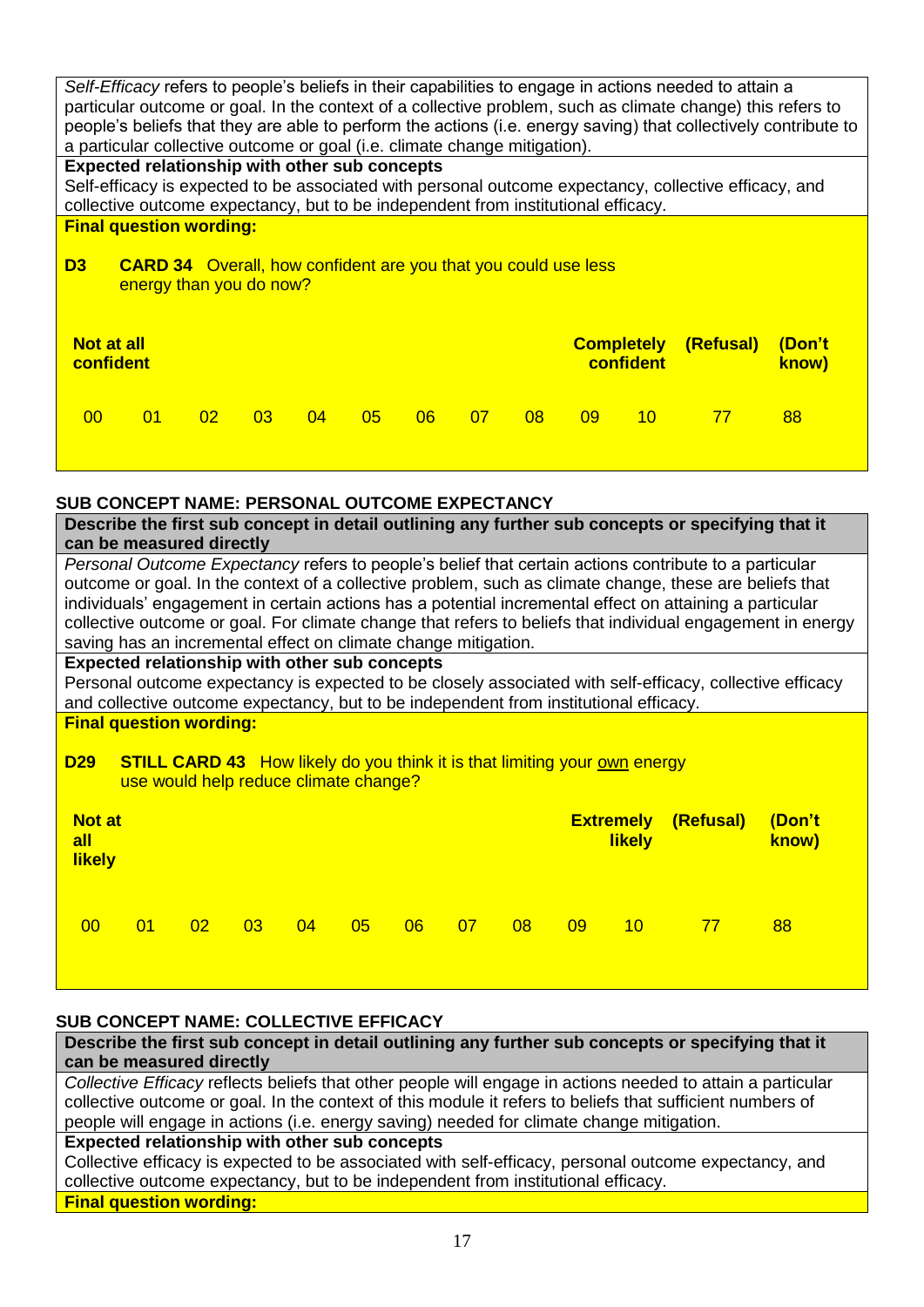| D <sub>27</sub>                       | <b>STILL CARD 43</b> How likely do you think it is that large numbers of<br>people will actually limit their energy use to try to reduce climate change? |                 |    |    |    |    |    |    |    |                                   |           |                 |  |
|---------------------------------------|----------------------------------------------------------------------------------------------------------------------------------------------------------|-----------------|----|----|----|----|----|----|----|-----------------------------------|-----------|-----------------|--|
| <b>Not at</b><br>all<br><b>likely</b> |                                                                                                                                                          |                 |    |    |    |    |    |    |    | <b>Extremely</b><br><b>likely</b> | (Refusal) | (Don't<br>know) |  |
| 00                                    | 01                                                                                                                                                       | 02 <sub>2</sub> | 03 | 04 | 05 | 06 | 07 | 08 | 09 | $10 \,$                           | 77        | 88              |  |

#### <span id="page-17-0"></span>**SUB CONCEPT NAME: COLLECTIVE OUTCOME EXPECTANCY**

| can be measured directly                                                                                                                                                                  |    |    |    |    |    |    |    |    |           |                                   | Describe the first sub concept in detail outlining any further sub concepts or specifying that it |                 |  |
|-------------------------------------------------------------------------------------------------------------------------------------------------------------------------------------------|----|----|----|----|----|----|----|----|-----------|-----------------------------------|---------------------------------------------------------------------------------------------------|-----------------|--|
| Collective Outcome Expectancy refers to people's belief that a particular collective outcome or goal can                                                                                  |    |    |    |    |    |    |    |    |           |                                   |                                                                                                   |                 |  |
| be attained by collective engagement in certain actions. In the context of this module that refers to beliefs                                                                             |    |    |    |    |    |    |    |    |           |                                   |                                                                                                   |                 |  |
| that climate change can be reduced if enough people engage in energy saving actions.<br>Expected relationship with other sub concepts                                                     |    |    |    |    |    |    |    |    |           |                                   |                                                                                                   |                 |  |
| Collective outcome expectancy is expected to be associated with collective efficacy, self-efficacy and<br>personal outcome expectancy, but to be independent from institutional efficacy. |    |    |    |    |    |    |    |    |           |                                   |                                                                                                   |                 |  |
| <b>Final question wording:</b>                                                                                                                                                            |    |    |    |    |    |    |    |    |           |                                   |                                                                                                   |                 |  |
| <b>CARD 43</b> Now imagine that large numbers of people limited their<br><b>D26</b><br>energy use. How likely do you think it is that this would reduce climate<br>change?                |    |    |    |    |    |    |    |    |           |                                   |                                                                                                   |                 |  |
| <b>Not at</b><br>all<br><b>likely</b>                                                                                                                                                     |    |    |    |    |    |    |    |    |           | <b>Extremely</b><br><b>likely</b> | (Refusal)                                                                                         | (Don't<br>know) |  |
| 00                                                                                                                                                                                        | 01 | 02 | 03 | 04 | 05 | 06 | 07 | 08 | <b>09</b> | 10                                | 77                                                                                                | 88              |  |

# <span id="page-17-1"></span>**SUB CONCEPT NAME: INSTITUTIONAL EFFICACY**

| Describe the first sub concept in detail outlining any further sub concepts or specifying that it         |
|-----------------------------------------------------------------------------------------------------------|
| can be measured directly                                                                                  |
| Institutional Efficacy refers to beliefs whether relevant institutions, mostly national governments, will |

engage in actions needed to produce a particular (collective) outcome or goal. In the context of this module it refers to beliefs that sufficient numbers of governments will take effective action on climate change.

# **Expected relationship with other sub concepts**

Institutional efficacy is expected to be independent from self-efficacy, personal outcome expectancy, collective efficacy and collective outcome expectancy.

# **Final question wording: D28** STILL CARD 43 And how likely do you think it is that governments<sup>6</sup> in

enough countries<sup>7</sup> will take action that reduces climate change?

| <b>Not at</b><br>all<br><b>likely</b> |    |    |    |    |    |    |                 |    |    | <b>Extremely</b><br><b>likely</b> | (Refusal) | (Don't<br>know) |  |
|---------------------------------------|----|----|----|----|----|----|-----------------|----|----|-----------------------------------|-----------|-----------------|--|
| 00                                    | 01 | 02 | 03 | 04 | 05 | 06 | 07 <sub>o</sub> | 08 | 09 | 10 <sup>1</sup>                   |           | 88              |  |

<sup>6</sup> National governments.

<u>.</u>

<sup>&</sup>lt;sup>7</sup> 'enough countries' to have an impact rather than the actual number of countries.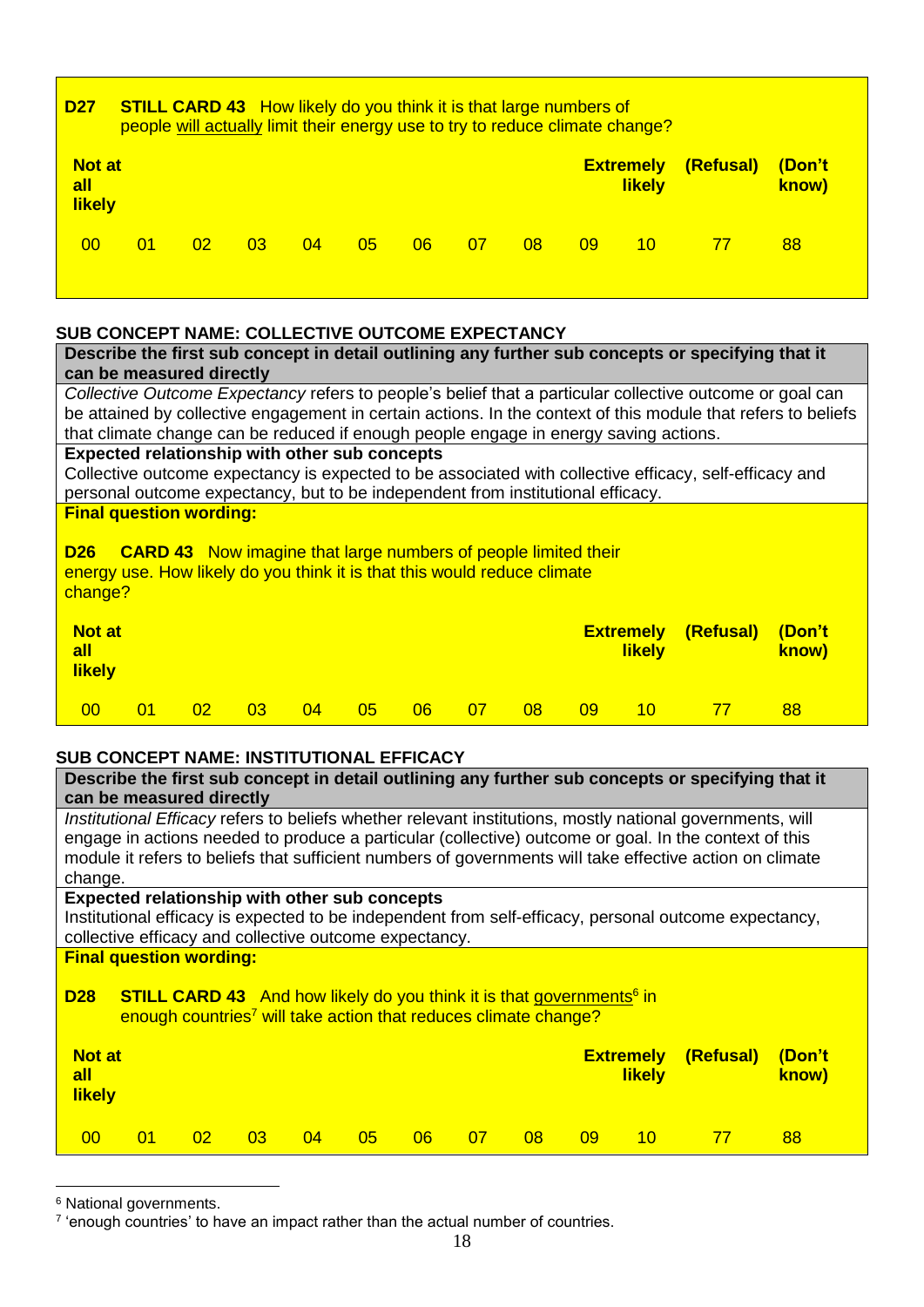# <span id="page-18-0"></span>**COMPLEX CONCEPT NAME: ENERGY SUPPLY SOURCES**

# **Describe the concept in detail, outlining the various sub concepts it comprises**

The *Energy Supply Sources* concept refers to preferences for different sources that can be used to generate domestic electricity. The preferences regard usage in the respondents' countries, not individual usage or national energy policy (since national energy consumption can also depend on consumer choices as well as government policy).

# **Expected relationship with other complex and simple concepts**

Preferences for energy supply sources are expected to be associated with all the preceding model factors, including human values, climate change beliefs, climate and energy security concerns, and personal norms and efficacy, with stronger associations with proximal constructs, such as personal norms, than with more distal constructs, such as human values. Preferences for low-carbon energy supply sources, such as solar and wind power, are expected to be associated with the willingness to take energy efficiency and curtailment measures.

People concerned about climate change and thinking it is mainly the result of human activities should be less likely to want energy from sources that involve high carbon emissions (especially fossil fuels) and have a relative preference for renewables. People concerned about energy affordability are likely to prefer the cheapest energy sources, which will vary across the different ESS countries, but are more likely to be fossil-fuel based. Reliability concerns are likely to be negatively associated with preferences for renewable energy sources, as they tend to be perceived as less reliable (e.g. Poortinga et al., 2006; Perlaviciute & Steg, 2014). Those who are particularly concerned about dependency on fossil fuels (energy supply sub-concept) are more likely to want to use less of them.

The willingness to take energy efficiency and curtailment measures is expected to be associated with preferences for low-carbon energy supply sources, such as wind and solar power.

# <span id="page-18-1"></span>**SUB CONCEPT NAME: PREFERENCES FOR ENERGY SUPPLY SOURCES**

**Describe the first sub concept in detail outlining any further sub concepts or specifying that it can be measured directly**

The sub concept reflects preferences for specific sources to be used for generating domestic electricity. This includes fossil fuels, renewable energy sources, and nuclear power.

#### **Expected relationship with other sub concepts**

It is expected that preferences for fossil fuels are highly inter-correlated, and that preferences for renewable energy sources are highly inter-correlated. Preferences for renewable sources are expected to be negatively associated with preferences for nuclear power and fossil fuels.

# **Final question wording:**

<u>.</u>

**CARD 35** The highlighted box at the top of this card shows a number of energy sources that can be used to generate electricity<sup>8</sup>. Please take a moment to look over them.

**INTERVIEWER: PAUSE TO ALLOW RESPONDENT TO READ THE LIST.**

How much of the electricity used in [country] should be generated from each energy source? Please choose your answer from the options at the bottom of this card.

<sup>&</sup>lt;sup>8</sup> If countries feel there are major energy sources missing from this list, this must be discussed with ESS ERIC HQ, [ess@city.ac.uk.](mailto:ess@city.ac.uk)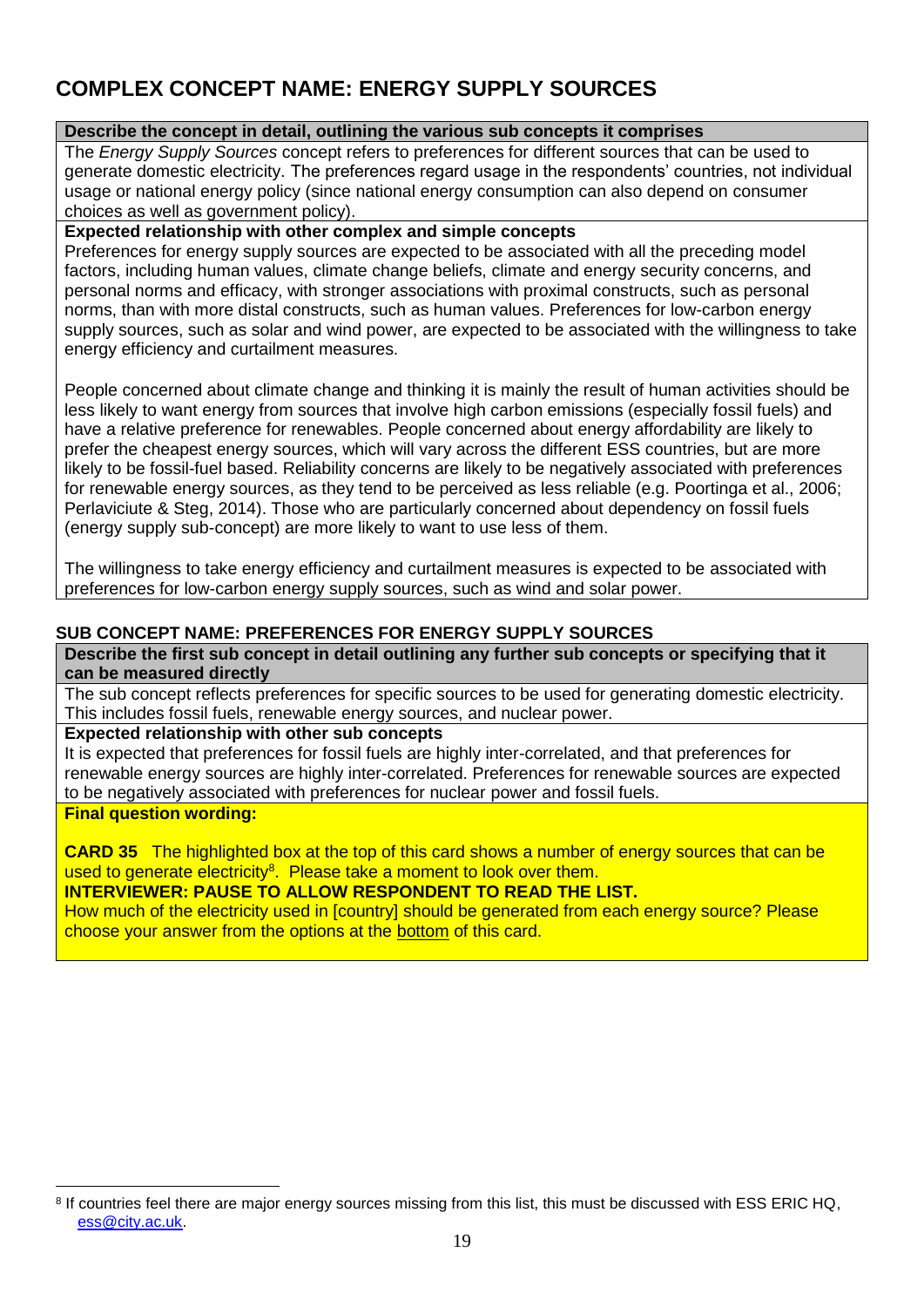|                |                                                                                                                                                                                                                                                                                                                                                | A very<br>large<br>amount <sup>9</sup> | A large<br>amount | $\mathbf{A}$<br>medium<br>amount | <b>A</b> small<br>amount | <b>None</b><br>at all | (I have<br>not<br>heard<br>of this<br>energy<br><b>source</b><br>before) | (Refu-<br>sal) | (Don't<br>know) |
|----------------|------------------------------------------------------------------------------------------------------------------------------------------------------------------------------------------------------------------------------------------------------------------------------------------------------------------------------------------------|----------------------------------------|-------------------|----------------------------------|--------------------------|-----------------------|--------------------------------------------------------------------------|----------------|-----------------|
| <b>D4</b>      | First, how<br>much of the<br>electricity<br>used in<br>[country]<br>should be<br>generated<br>from coal?<br><b>INTERVIEWER:</b> if respondent queries which type of coal, please read out: 'Coal refers to all<br>types of coal that can be used for generating electricity, including black coal <sup>10</sup> and brown coal <sup>11</sup> . | 01                                     | 02                | 03                               | 04                       | 05                    | 55                                                                       | 77             | 88              |
| D <sub>5</sub> | <b>And how</b><br>about natural<br>gas?                                                                                                                                                                                                                                                                                                        | 01                                     | 02                | 03                               | 04                       | 05                    | 55                                                                       | 77             | 88              |
| D <sub>6</sub> | <b>And how</b><br>about<br>hydroelectric<br>power<br>generated by<br>flowing water<br>from rivers,<br>dams and<br>seas?                                                                                                                                                                                                                        | 01                                     | 02                | 03                               | 04                       | 05                    | 55                                                                       | 77             | 88              |
| D <sub>7</sub> | How much of<br>the electricity<br>used in<br>[country]<br>should be<br>generated by<br>nuclear<br>power?                                                                                                                                                                                                                                       | 01                                     | 02                | 03                               | 04                       | 05                    | 55                                                                       | 77             | 88              |
| D <sub>8</sub> | <b>And how</b><br>about sun or<br>solar power?                                                                                                                                                                                                                                                                                                 | 01                                     | 02                | 03                               | 04                       | 05                    | 55                                                                       | 77             | 88              |

<sup>1</sup> <sup>9</sup> 'amount' should be translated as 'quantity' and not as 'portion', 'part' or 'proportion'.

<sup>&</sup>lt;sup>10</sup> Black coal is used in the UK to refer to 'bituminous coal'. Please use the most common term for 'black coal' or 'bituminous coal' in your country.

<sup>&</sup>lt;sup>11</sup> Brown coal is used in the UK to refer to 'lignite'. Please use the most common term for 'brown coal' or 'lignite' in your country.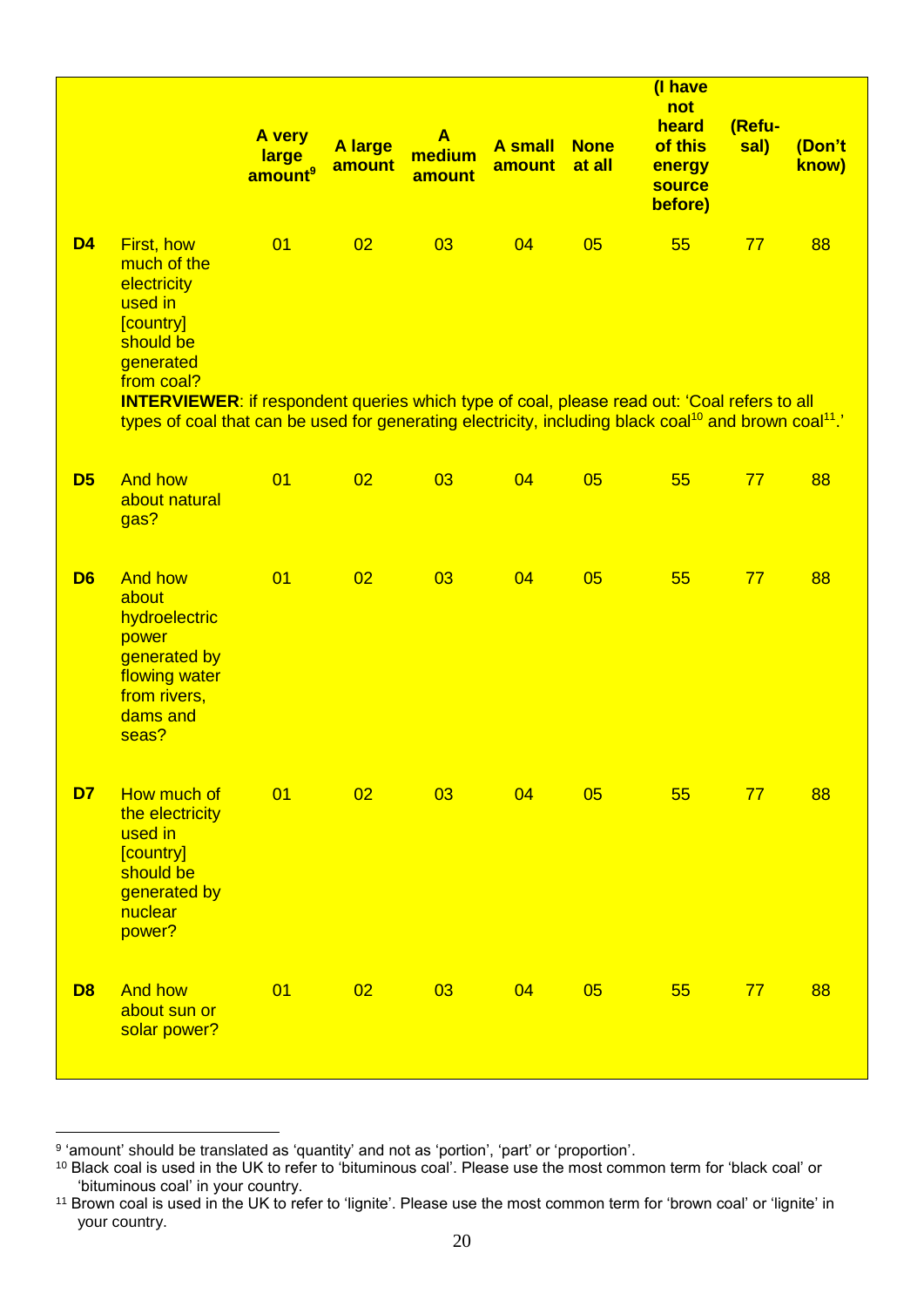| <b>D9</b>  | <b>And how</b><br>about wind<br>power?                                                                                          | 01 | 02 | 03 | 04 | 05 | 55 | 77 | 88 |
|------------|---------------------------------------------------------------------------------------------------------------------------------|----|----|----|----|----|----|----|----|
| <b>D10</b> | <b>And how</b><br>about<br>biomass<br>energy<br>generated<br>from materials<br>like wood,<br>plants and<br>animal<br>excrement? | 01 | 02 | 03 | 04 | 05 | 55 | 77 | 88 |

# <span id="page-20-0"></span>**COMPLEX CONCEPT NAME: ENERGY DEMAND MEASURES**

#### **Describe the concept in detail, outlining the various sub concepts it comprises**

*Energy Demand Measures* refers to behavioural willingness to engage in energy saving behaviours. This construct covers the willingness to take energy efficiency (i.e. investments that lower energy use without sacrificing normal and desired activities or energy services) and energy curtailment (i.e. cutting down on normal and desired activities or energy services) measures (see Gardner & Stern, 2002).

#### **Expected relationship with other complex and simple concepts**

The concept is expected to be associated with all the preceding model factors, including human values, climate and energy security concerns, and personal norms and efficacy, with stronger associations with proximal constructs, such as personal norms, than with distal constructs, such as human values. The willingness to take energy efficiency and curtailment measures is expected to be positively associated with preferences for low-carbon energy supply sources, such as wind and solar power.

#### <span id="page-20-1"></span>**SUB CONCEPT NAME: ENERGY EFFICIENCY**

**Describe the first sub concept in detail outlining any further sub concepts or specifying that it can be measured directly**

*Energy Efficiency* refers to a willingness to engage in efficiency measures to save household energy, that is, investments that lower energy use without sacrificing normal and desired activities or energy services. **Expected relationship with other sub concepts**

We expect positive correlations between the energy efficiency and energy curtailment concepts. **Final question wording:**

**D1 CARD 32** If you were to buy a large electrical appliance for your home, how likely is it that you would buy one of the most energy  $efficient<sup>12</sup> ones?$ 

| Not at all<br><b>likely</b> |    |    |    |    |    |    | <b>Extremely</b><br><b>likely</b> | (Refusal) (Don't | know) |    |    |    |  |
|-----------------------------|----|----|----|----|----|----|-----------------------------------|------------------|-------|----|----|----|--|
| 00                          | 01 | 02 | 03 | 04 | 05 | 06 | 07                                | 08               | 09    | 10 | 77 | 88 |  |

1

<sup>12</sup> 'energy efficient' in the sense of 'using less energy'.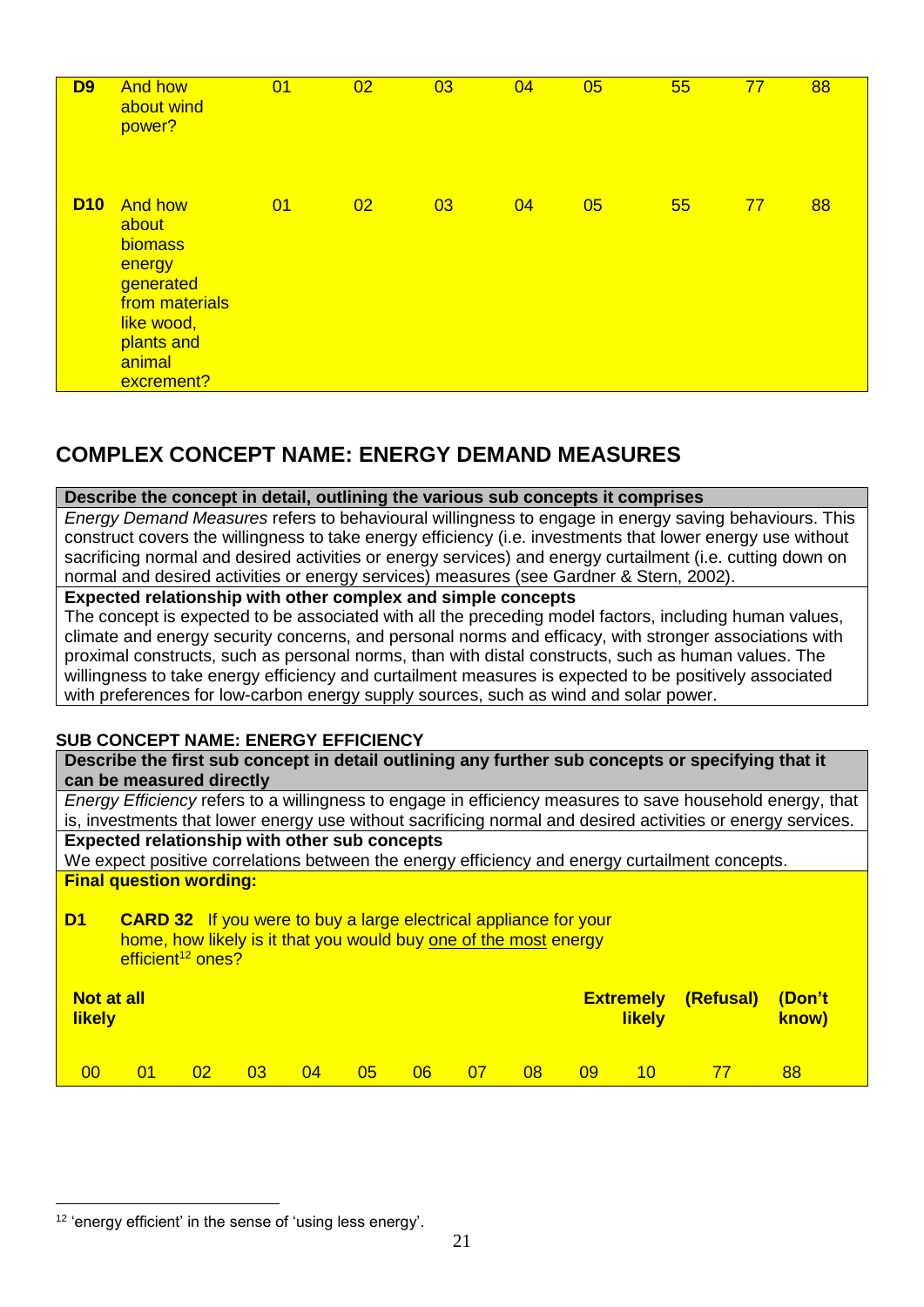# <span id="page-21-0"></span>**SUB CONCEPT NAME: ENERGY CURTAILMENT**

| 300 CONCEL I MAME. ENERGI CORTAIEMENT                                                                                                                                                                                                                                                                                                                      |  |  |  |  |  |  |  |  |
|------------------------------------------------------------------------------------------------------------------------------------------------------------------------------------------------------------------------------------------------------------------------------------------------------------------------------------------------------------|--|--|--|--|--|--|--|--|
| Describe the sub concept in detail outlining any further sub concepts or specifying that it can be                                                                                                                                                                                                                                                         |  |  |  |  |  |  |  |  |
| measured directly                                                                                                                                                                                                                                                                                                                                          |  |  |  |  |  |  |  |  |
| Energy Curtailment refers to a willingness to engage in curtailment behaviours to save household                                                                                                                                                                                                                                                           |  |  |  |  |  |  |  |  |
| energy, that is, cutting down on normal and desired activities or energy services.                                                                                                                                                                                                                                                                         |  |  |  |  |  |  |  |  |
| <b>Expected relationship with other sub concepts</b>                                                                                                                                                                                                                                                                                                       |  |  |  |  |  |  |  |  |
| We expect positive correlations between the energy efficiency and energy curtailment concepts.                                                                                                                                                                                                                                                             |  |  |  |  |  |  |  |  |
| <b>Final question wording:</b>                                                                                                                                                                                                                                                                                                                             |  |  |  |  |  |  |  |  |
| D <sub>2</sub><br><b>CARD 33</b> There are some things that can be done to reduce energy<br>use <sup>13</sup> , such as switching off appliances that are not being used,<br>walking for short journeys, or only using the heating or<br>air conditioning when really needed. In your daily life, how often do<br>you do things to reduce your energy use? |  |  |  |  |  |  |  |  |
| Never 01                                                                                                                                                                                                                                                                                                                                                   |  |  |  |  |  |  |  |  |
| Hardly ever 02                                                                                                                                                                                                                                                                                                                                             |  |  |  |  |  |  |  |  |
| Sometimes 03                                                                                                                                                                                                                                                                                                                                               |  |  |  |  |  |  |  |  |
| Often 04                                                                                                                                                                                                                                                                                                                                                   |  |  |  |  |  |  |  |  |
| Very often 05                                                                                                                                                                                                                                                                                                                                              |  |  |  |  |  |  |  |  |
|                                                                                                                                                                                                                                                                                                                                                            |  |  |  |  |  |  |  |  |
| Always 06                                                                                                                                                                                                                                                                                                                                                  |  |  |  |  |  |  |  |  |
|                                                                                                                                                                                                                                                                                                                                                            |  |  |  |  |  |  |  |  |
| (Cannot reduce energy use)<br>55                                                                                                                                                                                                                                                                                                                           |  |  |  |  |  |  |  |  |
| (Refusal) 77                                                                                                                                                                                                                                                                                                                                               |  |  |  |  |  |  |  |  |
| (Don't know) 88                                                                                                                                                                                                                                                                                                                                            |  |  |  |  |  |  |  |  |
|                                                                                                                                                                                                                                                                                                                                                            |  |  |  |  |  |  |  |  |
|                                                                                                                                                                                                                                                                                                                                                            |  |  |  |  |  |  |  |  |
|                                                                                                                                                                                                                                                                                                                                                            |  |  |  |  |  |  |  |  |

# <span id="page-21-1"></span>**COMPLEX CONCEPT NAME: PUBLIC-SPHERE BEHAVIOURS**

**Describe the concept in detail, outlining the various sub concepts it comprises**

The *Public-Sphere Behaviours* concept refers to activist and non-activist behaviours that are conducted in the public sphere. Activist behaviours in the public sphere reflect advocacy actions to influence publicpolicy and resource allocation decisions. Non-activist behaviours in the public-sphere reflect more tacit public support and acceptance of policies that are needed to address problems like climate change.

#### **Expected relationship with other complex and simple concepts**

Public-Sphere Behaviours are expected to be associated with all the preceding model factors, including human values, climate and energy security concerns, and personal norms and efficacy, with stronger associations with proximal constructs, such as personal norms, than distal constructs, such as human values.

# <span id="page-21-2"></span>**SUB CONCEPT NAME: ACTIVIST BEHAVIOURS**

**Describe the sub concept in detail outlining any further sub concepts or specifying that it can be measured directly**

*Activist Behaviours* in the public sphere reflect advocacy actions to influence public-policy and resource allocation decisions.

#### **Expected relationship with other sub concepts**

We expect positive correlations between activist and non-activist behaviours in the public sphere.

# **Final question wording:**

1

<sup>&</sup>lt;sup>13</sup> 'energy use' in the broadest possible sense, not only electricity.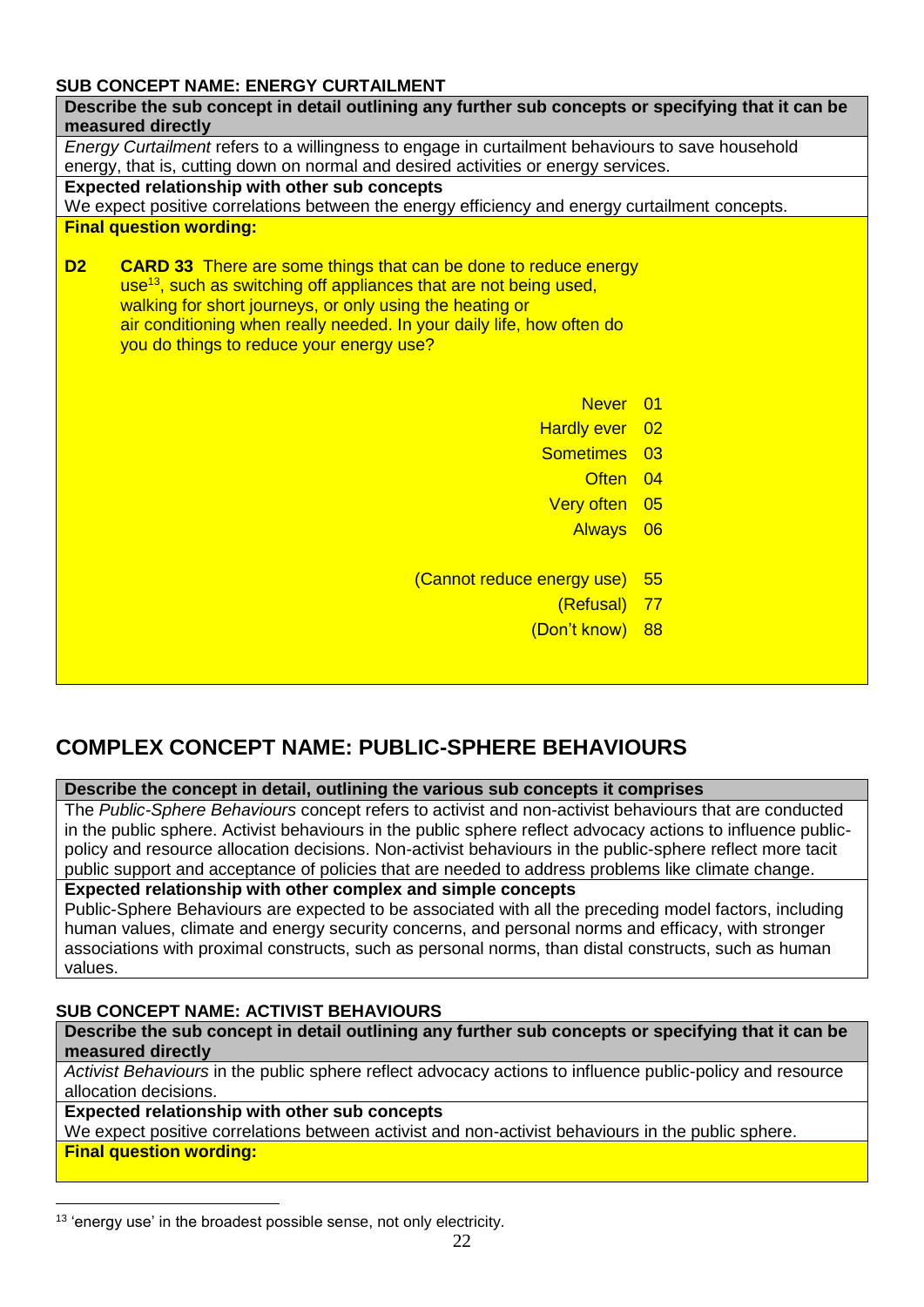### **ASK ALL**

There are different ways of trying to improve things in [country] or help prevent<sup>14</sup> things from going wrong. During the last 12 months, have you done any of the following*?* Have you… **READ OUT**…

|            |                                                                                                                                                       | <b>Yes</b>     | <b>No</b>      | (Refusal)      | (Don't<br>know) |
|------------|-------------------------------------------------------------------------------------------------------------------------------------------------------|----------------|----------------|----------------|-----------------|
| <b>B15</b> | contacted a politician, government or local<br>government official?                                                                                   | $\overline{1}$ | $\overline{2}$ | $\overline{7}$ | 8               |
| <b>B16</b> | worked in a political party or action group?                                                                                                          | 1              | $\overline{2}$ | $\overline{7}$ | 8               |
| <b>B17</b> | worked in another organisation or<br>association?                                                                                                     | 1              | $\overline{2}$ | $\overline{7}$ | 8               |
| <b>B18</b> | worn or displayed a campaign<br>badge/sticker?                                                                                                        | 1              | $\overline{2}$ | $\overline{7}$ | 8               |
| <b>B19</b> | signed a petition?                                                                                                                                    | 1              | $\overline{2}$ | $\overline{7}$ | 8               |
| <b>B20</b> | taken part in a lawful public<br>demonstration?                                                                                                       | 1              | $\overline{2}$ | $\overline{7}$ | $\overline{8}$  |
| <b>B21</b> | boycotted certain products?                                                                                                                           | $\overline{1}$ | $\overline{2}$ | $\overline{7}$ | 8               |
| $B22^{15}$ | posted or shared anything about politics<br>online, for example on blogs, via email or on<br>social media such as Facebook or Twitter <sup>16</sup> ? | 1              | $\overline{2}$ | $\overline{7}$ | 8               |

#### <span id="page-22-0"></span>**SUB CONCEPT NAME: NON-ACTIVIST BEHAVIOURS**

**Describe the sub concept in detail outlining any further sub concepts or specifying that it can be measured directly**

*Non-Activist Behaviours* in the public-sphere reflect tacit public support and acceptance of policies needed to address climate change.

## **Expected relationship with other sub concepts**

We expect positive associations between activist and non-activist behaviours in the public sphere. **Final question wording:**

## **ASK ALL**

1

**CARD 44** To what extent are you in favour or against the following policies in [country] to reduce climate change? **READ OUT EACH STATEMENT AND CODE IN GRID**

| <b>Somewhat</b><br>in favour | <b>Neither</b><br><u>in</u><br>favour<br><b>nor</b><br>against | <u>against</u> |                          | (Don't<br>know)          |
|------------------------------|----------------------------------------------------------------|----------------|--------------------------|--------------------------|
|                              |                                                                |                |                          |                          |
|                              |                                                                |                | <b>Somewhat Strongly</b> | <b>against (Refusal)</b> |

<sup>14</sup> 'help prevent things going wrong' in the sense of help prevent serious problems arising.

<sup>15</sup> **NEW CORE QUESTION** added in ESS8.

<sup>16</sup> The examples given in the source question should be used where possible. However, if in [country] there are other social media platforms which would be more appropriate to include instead of or as well as Facebook and Twitter, please discuss with the translation team [ess\\_translate@gesis.org.](mailto:ess_translate@gesis.org)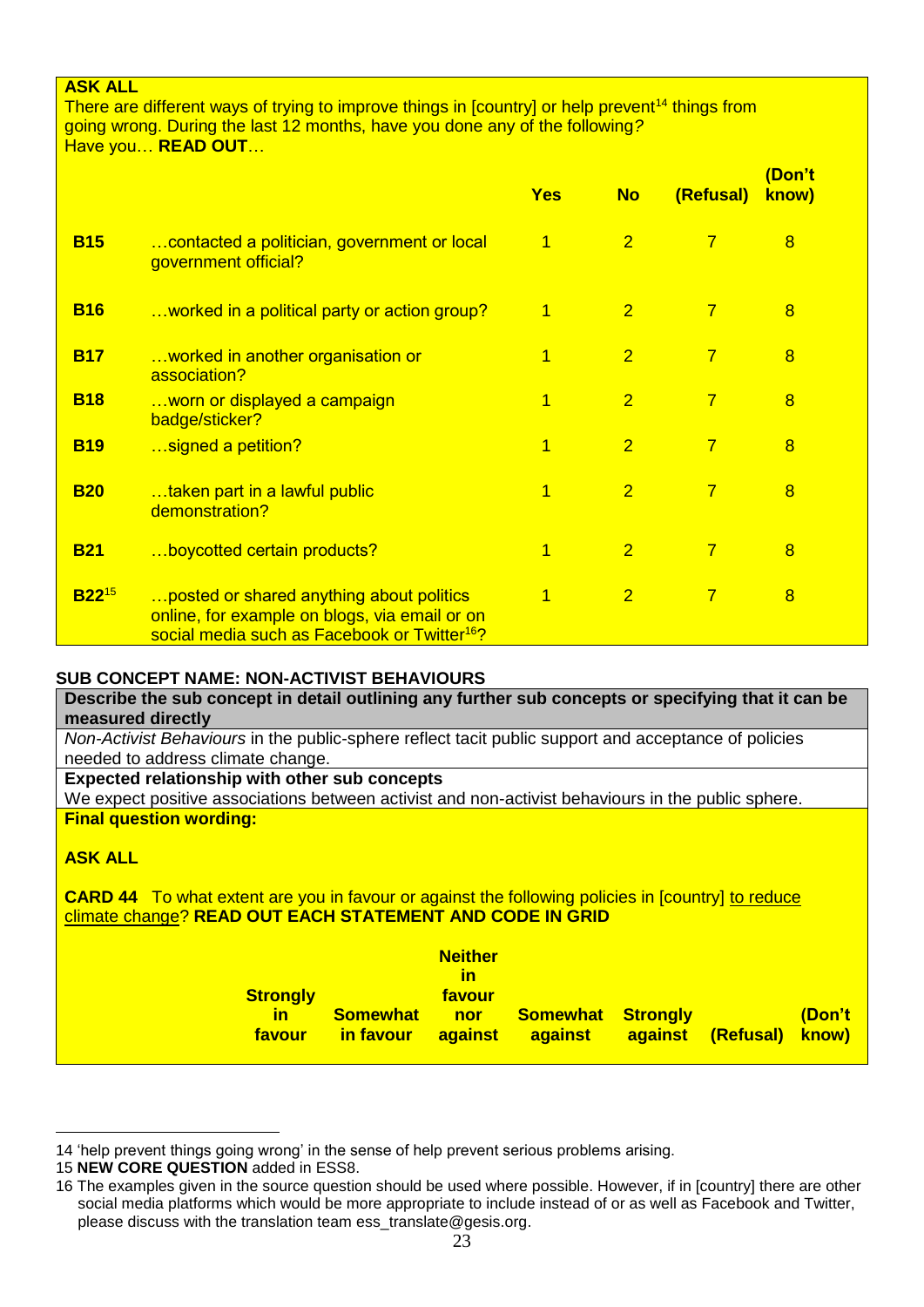| <b>D30</b> | Increasing<br>taxes on fossil<br>fuels, such as<br>oil, gas and<br>coal.                                | $\overline{1}$ | $\overline{2}$ | $\overline{3}$ | $\overline{4}$ | $5\overline{)}$ | $\overline{7}$ | $\overline{8}$ |
|------------|---------------------------------------------------------------------------------------------------------|----------------|----------------|----------------|----------------|-----------------|----------------|----------------|
| <b>D31</b> | <b>Using public</b><br>money to<br>subsidise<br>renewable<br>energy such<br>as wind and<br>solar power. | $\overline{1}$ | $\overline{2}$ | $\overline{3}$ | $\overline{4}$ | $5\overline{)}$ | $\overline{7}$ | $\overline{8}$ |
| <b>D32</b> | A law banning<br>the sale of the<br>least energy<br>efficient<br>household<br>appliances.               | $\overline{1}$ | $\overline{2}$ | $\overline{3}$ | $\overline{4}$ | $\overline{5}$  | $\overline{7}$ | $\overline{8}$ |

# <span id="page-23-0"></span>**SECTION D: Simple Concepts**

# <span id="page-23-1"></span>**SIMPLE CONCEPT NAME: CLIMATE CONCERN**

# **Describe the concept in detail**

*Climate Concern* is defined as an affective evaluation of the seriousness of the impacts of climate change, reflected in personal feelings of worry about the issue. The climate concern concept should reflect a personal relevance, preoccupation and/or feelings of worry regarding the issue of climate change, rather than the thought that it is a pressing issue that needs to be addressed.

#### **Expected relationship with other complex and simple concepts**

Climate concern is expected to be linked to human values, socio-political values, and political engagement, as well as climate change beliefs. It is expected that climate change concern is largely unrelated to energy security concern, as they stem from different worldviews. A positive relationship is expected between climate concern and preferences for low-carbon energy supply sources and the willingness to engage in energy demand reduction. These relationships are expected to be mediated by personal norms and moderated by efficacy beliefs, as well as by social and institutional trust. **Final question wording:**

**D24 CARD 41** How worried are you about climate change?

- Not at all worried 1
- Not very worried 2
- Somewhat worried 3
	- Very worried 4
- Extremely worried 5
	- (Refusal) 7
	- (Don't know) 8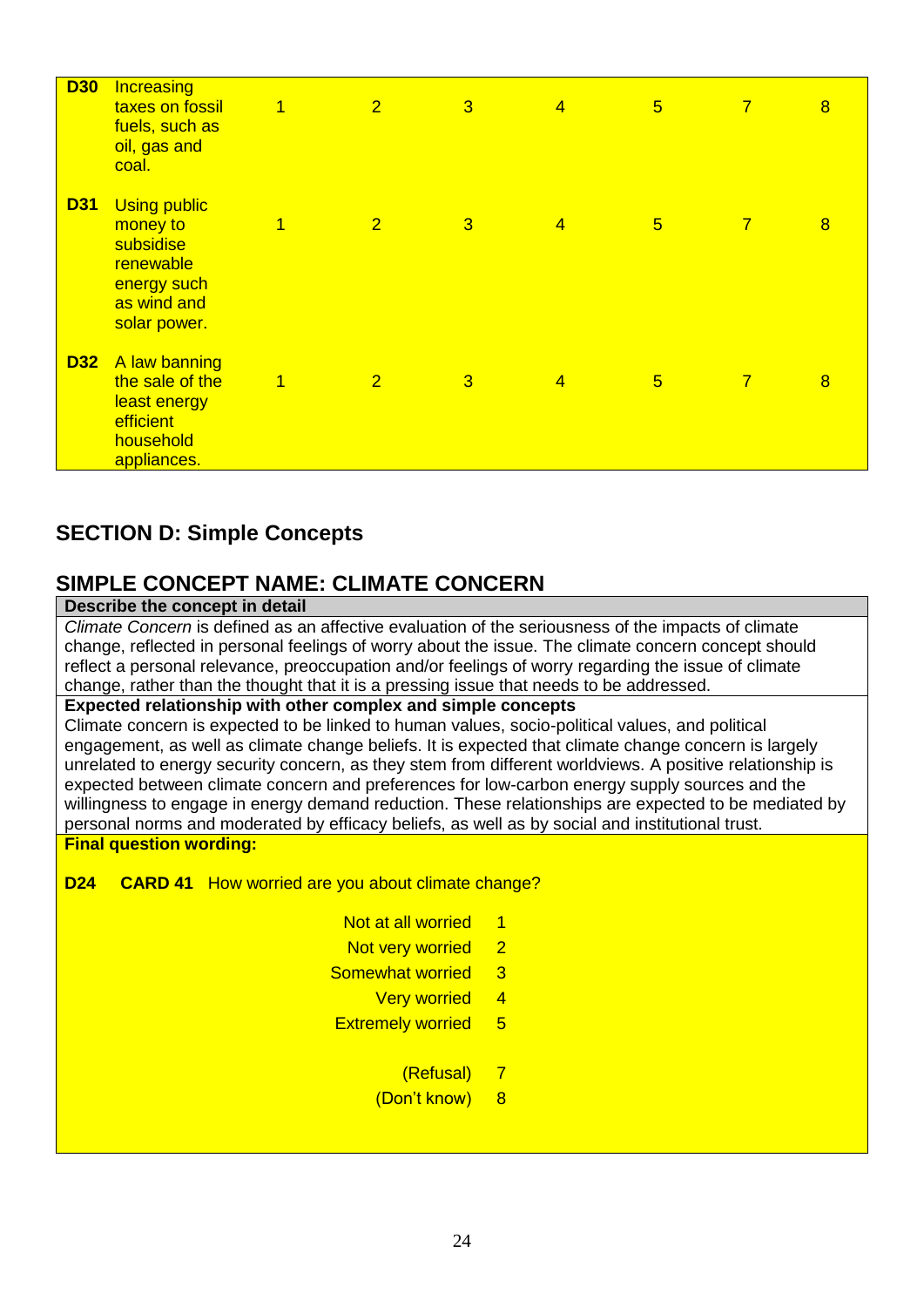# <span id="page-24-0"></span>**SIMPLE CONCEPT NAME: PRO-ENVIRONMENTAL PERSONAL NORMS**

**Describe the concept in detail, outlining the various sub concepts it comprises**

The *Pro-Environmental Personal Norms* concept reflects feelings of moral obligation or responsibility to perform or refrain from specific actions to contribute to the solution of a perceived collective problem.

In this module we specifically focus on personal norms regarding climate change mitigation, in order to slow or prevent climate change, and not adaptation, as the latter will not address the problem itself. **Expected relationship with other complex and simple concepts**

Positive relationships are expected between pro-environmental personal norms, climate change beliefs, and climate concern. Personal norms are also expected to be related to human values, socio-political values, and political engagement. Personal norms are further expected to be positively associated with preferences for low-carbon energy supply sources and the willingness to engage in energy demand reduction measures. Personal norms are expected to mediate associations between climate concern on the one hand and preferences for low-carbon energy supply sources and the willingness to engage in energy demand reduction measures on the other.

**Final question wording:**

## **D23 CARD 40** To what extent do you feel a personal responsibility to try to reduce climate change?

| <b>Not at</b><br>all |              |                 |    |    |    |    |    |    |    | deal | A great (Refusal) | (Don't<br>know) |
|----------------------|--------------|-----------------|----|----|----|----|----|----|----|------|-------------------|-----------------|
| 00                   | $ 01\rangle$ | 02 <sub>2</sub> | 03 | 04 | 05 | 06 | 07 | 08 | 09 | 10   | 77                | 88              |

# <span id="page-24-1"></span>**SIMPLE CONCEPT NAME: CLIMATE CHANGE SALIENCE**

| Describe the concept in detail, outlining the various sub concepts it comprises                       |                |                  |  |  |  |  |  |  |  |
|-------------------------------------------------------------------------------------------------------|----------------|------------------|--|--|--|--|--|--|--|
| Climate Change Salience refers to the importance of climate change to an individual, reflected in how |                |                  |  |  |  |  |  |  |  |
| much a person has thought about the issue.                                                            |                |                  |  |  |  |  |  |  |  |
|                                                                                                       |                |                  |  |  |  |  |  |  |  |
| Expected relationship with other complex and simple concepts                                          |                |                  |  |  |  |  |  |  |  |
| Climate change salience is expected to moderate the relationships between climate change beliefs,     |                |                  |  |  |  |  |  |  |  |
| climate change concern and energy preferences. The more thinking a person has done on climate         |                |                  |  |  |  |  |  |  |  |
| change, the stronger the relationships between the concepts.                                          |                |                  |  |  |  |  |  |  |  |
| <b>Final Question Wording:</b>                                                                        |                |                  |  |  |  |  |  |  |  |
|                                                                                                       |                |                  |  |  |  |  |  |  |  |
| <b>ASK IF DEFINITELY NOT CHANGING AT D19 (code 4)</b>                                                 |                |                  |  |  |  |  |  |  |  |
| <b>CARD 38</b> How much have you thought about climate change before today?<br>D20                    |                |                  |  |  |  |  |  |  |  |
|                                                                                                       |                |                  |  |  |  |  |  |  |  |
|                                                                                                       |                |                  |  |  |  |  |  |  |  |
| Not at all 1                                                                                          |                |                  |  |  |  |  |  |  |  |
| Very little   2                                                                                       |                |                  |  |  |  |  |  |  |  |
| Some $3$                                                                                              |                |                  |  |  |  |  |  |  |  |
|                                                                                                       |                |                  |  |  |  |  |  |  |  |
| A lot                                                                                                 | $\overline{4}$ | <b>GO TO D30</b> |  |  |  |  |  |  |  |
| A great deal 5                                                                                        |                |                  |  |  |  |  |  |  |  |
|                                                                                                       |                |                  |  |  |  |  |  |  |  |
| $(Refusal)$   7                                                                                       |                |                  |  |  |  |  |  |  |  |
| $(Don't know)$ 8                                                                                      |                |                  |  |  |  |  |  |  |  |
|                                                                                                       |                |                  |  |  |  |  |  |  |  |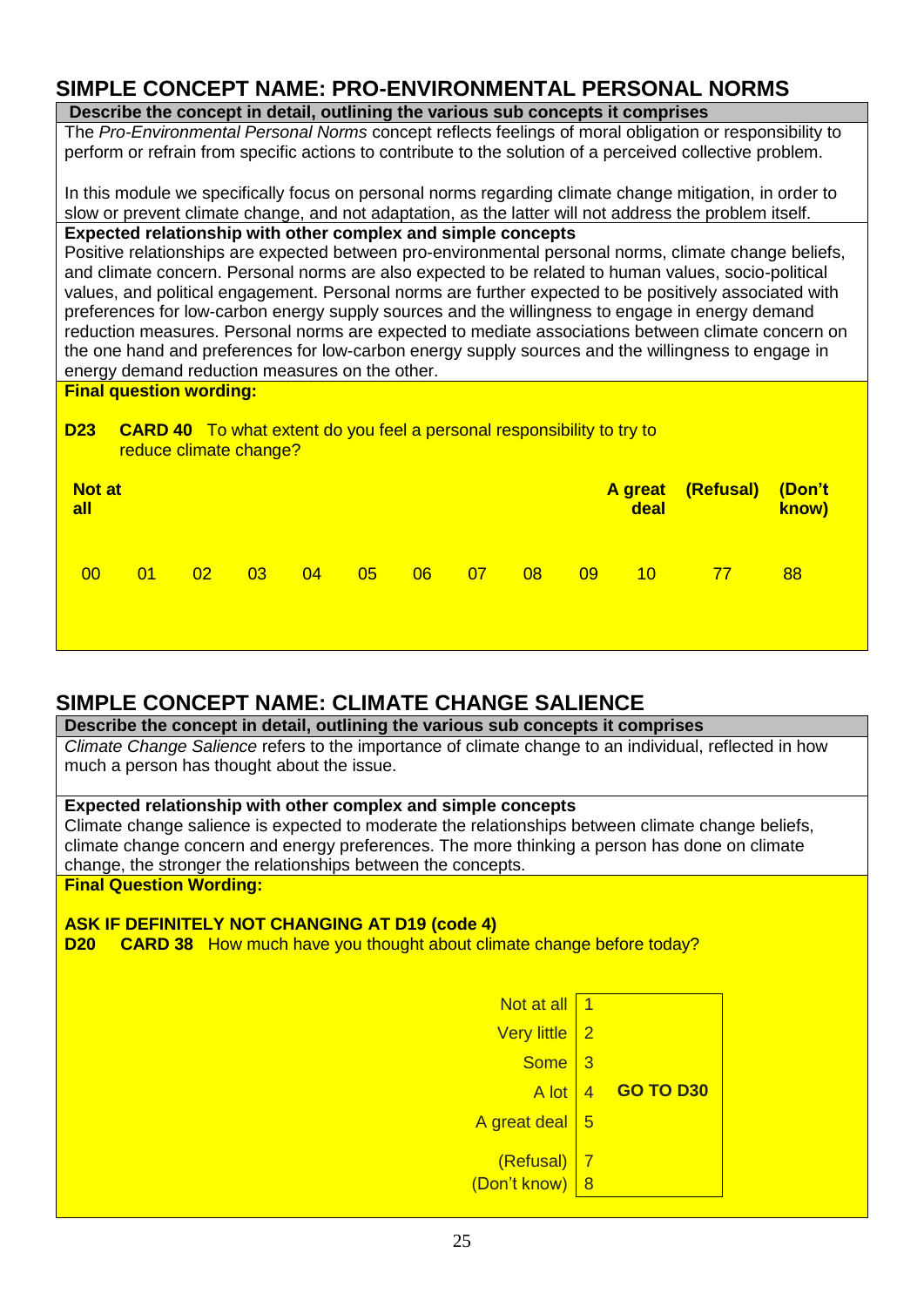| D21 <sup>17</sup> CARD 38 How much have you thought about climate change before today? |                |  |  |  |  |  |  |  |  |
|----------------------------------------------------------------------------------------|----------------|--|--|--|--|--|--|--|--|
|                                                                                        | Not at all 1   |  |  |  |  |  |  |  |  |
|                                                                                        | Very little 2  |  |  |  |  |  |  |  |  |
|                                                                                        | Some 3         |  |  |  |  |  |  |  |  |
|                                                                                        | A lot 4        |  |  |  |  |  |  |  |  |
|                                                                                        | A great deal 5 |  |  |  |  |  |  |  |  |
|                                                                                        | (Refusal) 7    |  |  |  |  |  |  |  |  |
|                                                                                        | (Don't know) 8 |  |  |  |  |  |  |  |  |
|                                                                                        |                |  |  |  |  |  |  |  |  |

<sup>1</sup> <sup>17</sup> This is a duplication of D20 for routing purposes.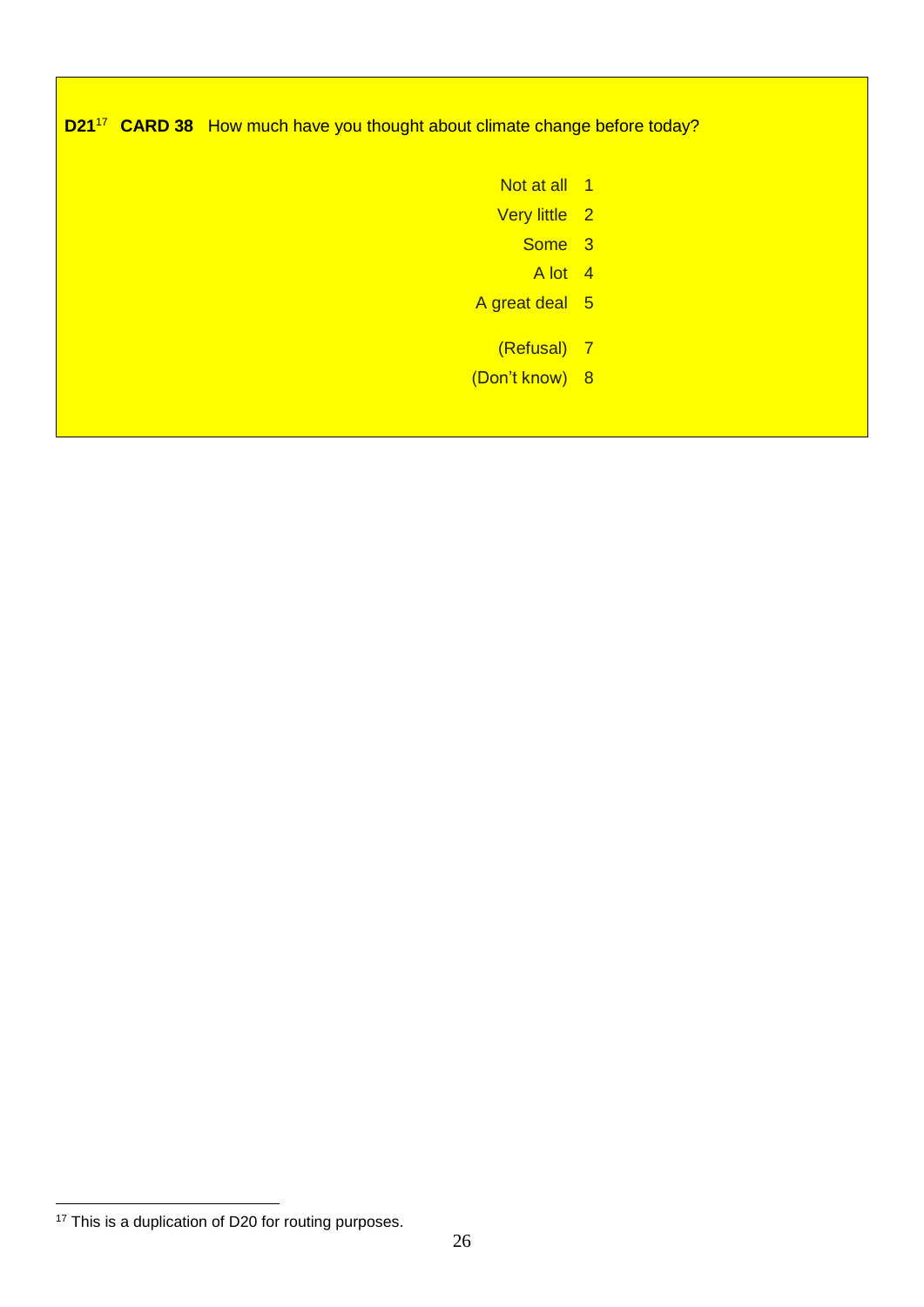#### <span id="page-26-0"></span>**References**

Ajzen, I. (1991). The theory of planned behavior. Organizational Behavior and Human Decision Processes, 50, 179-211.

Bandura, A. (1994). Self‐efficacy. New York: John Wiley & Sons.

Barr, S., Gilg, A. W., Ford, N. (2005). The household energy gap: examining the divide between habitualand purchase-related conservation behaviours. Energy Policy, 33, 1425-1444.

Boardman, B. (2010). Fixing fuel poverty: challenges and solutions. London: Earthscan.

Bostrom, A., O'Connor, R. E., Böhm, B., Hanss, D., Bodi, O., Ekström, F., Halder, P., Jeschke, S., Mack, B., Qu, M., Rosentrater, L., Sandve, A., & Sælensminde, I. (2012). Causal thinking and support for climate change policies: International survey findings. Global and Environmental Change, 22, 210-222.

Chester, L. (2010). Conceptualising energy security and making explicit its polysemic nature. Energy Policy, 38, 887-895.

Corner, A., Markowitz, E., & Pidgeon, N. (2014). Public engagement with climate change: the role of human values. Wiley Interdisciplinary Reviews: Climate Change.

Davidov, E., Schmidt, P., & Schwartz, S. H. (2008). Bringing values back in the adequacy of the European

Demski, C.C., Poortinga, W., & Pidgeon, N.F. (2014). Exploring public perceptions of energy security risks in the UK. Energy Policy, 66, 369-378.

Druckman, A., & Jackson, T. (2010). An Exploration into the Carbon Footprint of UK Households. University of Surrey, Guildford.

Dunlap, R.E., & Mertig, A.G. (1995). Global Concern for the Environment: Is Affluence a Prerequisite? Journal of Social Issues, 51, 121-137.

Engels, A., Hüther, O., Schäfer, M.S., & Held, H. (2013). Public climate-change skepticism, energy preferences and political participation. Global Environmental Change, 23, 1018-1027.

Eurobarometer (2014). Climate Change (Special Eurobarometer 409) Brussels: Directorate-General Communication, European Commission

European Commission (2014). 2030 framework for climate and energy policies. Brussels: European Commission. Available at: http://ec.europa.eu/energy/2030\_en.htm

Gardner, G., & Stern, P. (2002). Environmental problems and human behavior. Allyn & Bacon, Boston: MA.

Hanss, D., & Böhm, G. (2010). Can I make a difference? The role of general and domain-specific self-efficacy in sustainable consumption decisions. Umweltpsychologie, 14, 46-74.

Homburg, A., & Stolberg, A. (2006). Explaining pro-environmental behavior with a cognitive theory of stress. Journal of Environmental Psychology, 26, 1-14.

IPCC (2007) Climate Change 2007: Synthesis Report. Geneva: Intergovernmental Panel on Climate Change.

IPCC (2013). Climate Change 2013: The Physical Science Basis. Contribution of Working Group I to the Fifth Assessment Report of the Intergovernmental Panel on Climate Change

Kahan, D. M., Braman, D., Cohen, G. L., Gastil, J., & Slovic, P. (2010). Who fears the HPV vaccine, who doesn't, and why? An experimental study of the mechanisms of cultural cognition. Law and Human Behavior, 34, 501.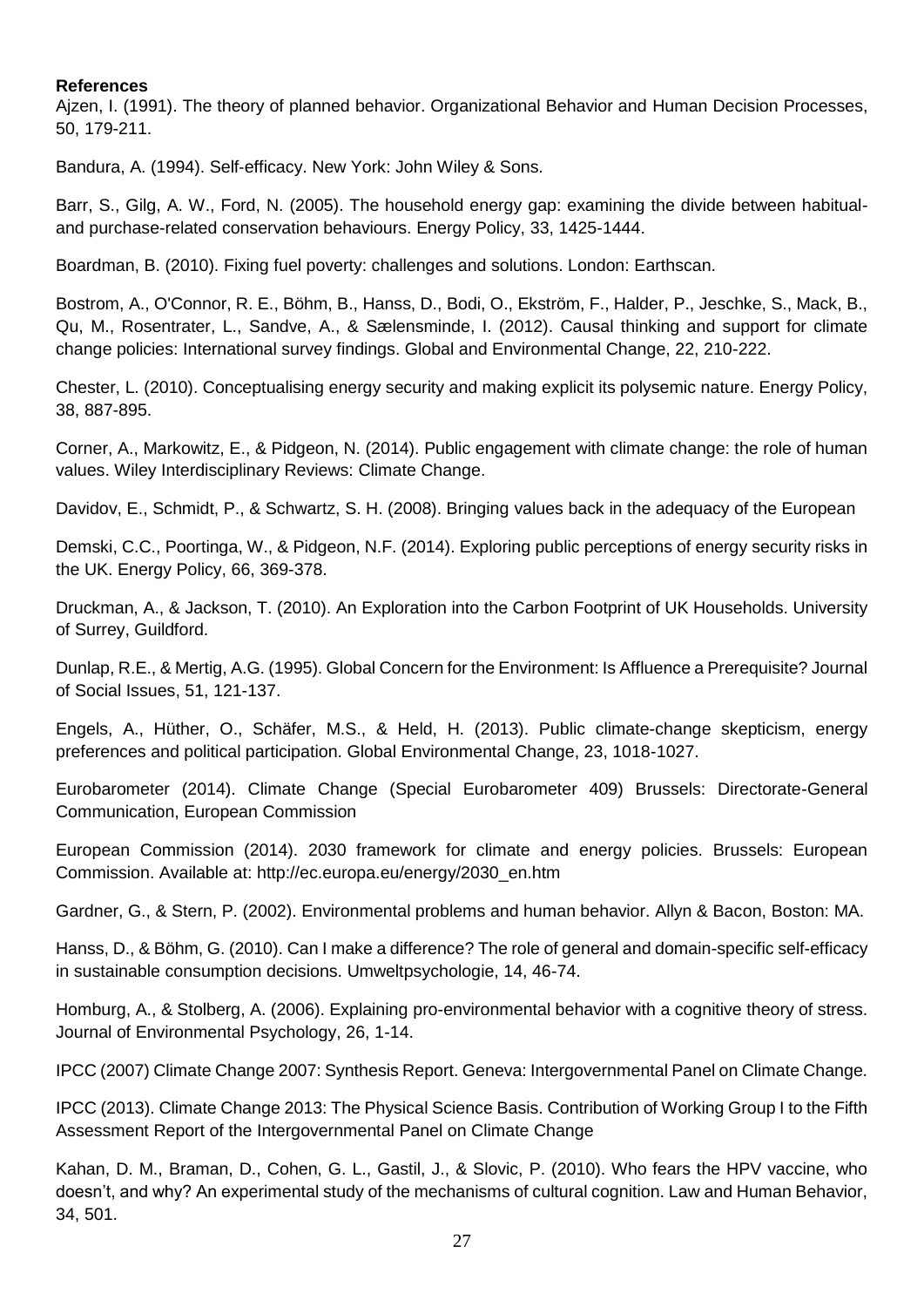Kahan, D. M., Jenkins‐Smith, H., & Braman, D. (2011). Cultural cognition of scientific consensus. Journal of Risk Research, 14, 147-174.

Kaiser, F. G., Hübner, G., & Bogner, F. X. (2005). Contrasting the theory of planned behavior with the value‐ belief-norm model in explaining conservation behaviour. Journal of Applied Social Psychology, 35, 2150-2170.

Koletsou, A., & Mancy, R. (2011). Which efficacy constructs for large-scale social dilemma problems? Individual and collective forms of efficacy and outcome expectancies in the context of climate change mitigation. Risk Management, 13(4), 184-208.

Konisky, D.M., Milyo, J., Richardson, L.E. (2008). Environmental Policy Attitudes: Issues, Geographical Scale, and Political Trust. Social Science Quarterly, 89, 1066-1085.

Leviston, Z., Leitch, A., Greenhill, M., Leonard, R., & Walker, I. (2011). Australians' views of climate change. Canberra: CSIRO

Lockwood, M. (2011). Does the framing of climate policies make a difference to public support? Evidence from marginal constituencies in the UK. Climate Policy, 12, 197-1112.

Lorenzoni, I., & Pidgeon, N. (2006). Public views on climate change: European and USA perspectives. Climatic Change, 77, 73-95.

Lorenzoni, I., Doria, M., Leiserowitz, A., Poortinga, W., & Pidgeon, N.F. (2006). Cross-national comparisons of image associations with 'global warming' and 'climate change' among laypeople in the United States of America and Great Britain. Journal of Risk Research, 9, 265-281.

Lubell, M. (2002). Environmental activism as collective action. Environment and Behavior, 34, 431-454.

Malka, A., Krosnick, J.A., & Langer, G. (2009). The association of knowledge with concern about global warming: trusted information sources shape public thinking. Risk Analysis, 29, 633-647.

McCright, A. M., & Dunlap, R. E. (2011). The politicization of climate change: Political polarization in the American public's views of global warming. The Sociological Quarterly, 52, 155-194.

Meinhold J.L., & Malkus A.J. (2005). Adolescent environmental behaviors: Can knowledge, attitudes, and self-efficacy make a difference? Environment and Behavior, 37, 511-532.

O'Connor, R.E., Bord, R.J., Fisher, A. (1999). Risk Perceptions, General Environmental Beliefs, and Willingness to Address Climate Change. Risk Analysis, 19, 461-471.

O'Hara, S., Humphrey, M., Jaspal, R., Nerlich, B., & Poberezhskaya, M. (2013). Public perception of shale gas extraction in the UK: How people's views are changing. Nottingham: University of Nottingham.

Painter, J. (2011). Poles Apart. Oxford: Reuters Institute for the Study of Journalism.

Perlaviciute, G., & Steg, L. (2014). Contextual and psychological factors shaping evaluations and acceptability of energy alternatives: Integrated review and research agenda. Renewable & Sustainable Energy Reviews, 35, 361-381.

Pfister, H.-R., & Böhm, G. (2012). Emotion und Moral bei der Risikowahrnehmung. Spektrum der Wissenschaft Spezial "Wie entscheiden wir? Im Widerstreit von Vernunft und Bauchgefühl". Spektrum der Wissenschaft Spezial 1/2012, 66-73.

Pidgeon, N.F. (2012). Public understanding of, and attitudes to, climate change: UK and international perspectives and policy. Climate Policy, 12, S85-S106.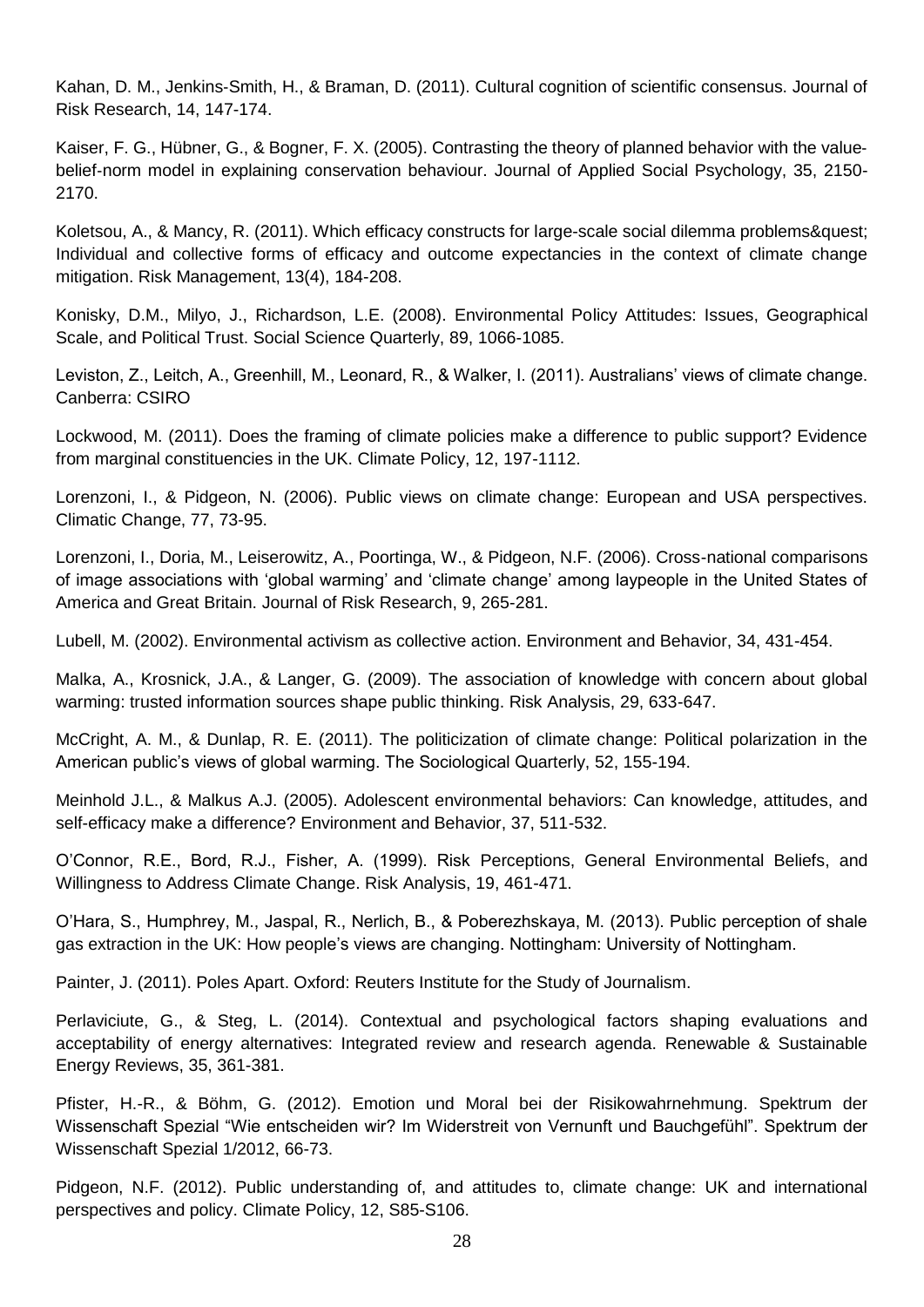Pidgeon, N.F., Lorenzoni, I., & Poortinga, W. (2008). Climate change or nuclear power – no thanks! A quantitative study of public perceptions and risk framing in Britain. Global Environmental Change, 18, 69-85.

Poortinga W., Pidgeon, N.F., & Lorenzoni, I. (2006). Public Perceptions of Nuclear Power, Climate Change and Energy Options in Britain: Summary Findings of a Survey Conducted during October and November 2005. Technical Report (Understanding Risk Working Paper 06-02). Norwich: Centre for Environmental Risk.

Poortinga, W., & Pidgeon, N.F. (2003). Exploring the dimensionality of trust in risk regulation. Risk Analysis, 23, 961-972.

Poortinga, W., Aoyagi, M., & Pidgeon, N. F. (2013). Public perceptions of climate change and energy futures before and after the Fukushima accident: A comparison between Britain and Japan. Energy Policy, 62, 1204- 1211.

Poortinga, W., Spence, A., Demski, C., & Pidgeon, N. F. (2012). Individual-motivational factors in the acceptability of demand-side and supply-side measures to reduce carbon emissions. Energy Policy, 48, 812- 819.

Poortinga, W., Spence, A., Whitmarsh, L., Capstick, S., & Pidgeon, N.F. (2011). Uncertain climate: an investigation of public scepticism about anthropogenic climate change. Global Environmental Change, 21, 1015-1024.

Poortinga, W., Steg, L., & Vlek, C. (2004). Values, environmental concern and environmentally significant behaviour: a study into household energy use. Environment and Behavior, 36, 70-93.

Poortinga, W., Steg, L., Vlek, C., & Wiersma, G. (2003) Household preferences for energy saving measures. A Conjoint Analysis. Journal of Economic Psychology, 24, 49-64.

Poumadère, M., Bertoldo, R., & Samadi, J. (2011). Public perceptions and governance of controversial technologies to tackle climate change: nuclear power, carbon capture and storage, wind, and geoengineering. Wiley Interdisciplinary Reviews: Climate Change, 2, 712-727.

Putnam, R.D. (1993). Making democracy work: Civic traditions in modern Italy. Princeton: Princeton University Press

Rahmstorf, S. (2004). The Climate Sceptics. Potsdam: Potsdam Institute for Climate Impact Research. Available at: http://www.pik-potsdam.de/~stefan/Publications/Other/rahmstorf\_climate\_sceptics\_2004.pdf.

Reser, J.P., Bradley, G.L., & Ellul, M.C. (2014). Encountering climate change: 'Seeing' is more than believing. WIREs Climate Change, in press.

Saad, L. (2009). Increased Number Think Global Warming Is "Exaggerated". Gallup: http://www.gallup.com/poll/116590/increased-number-think-global-warming-exaggerated.aspx.

Sandvik, H. (2008). Public concern over global warming correlates negatively with national wealth. Climatic Change, 90, 333-341.

Schwartz, S. H. (1977). Normative influences on altruism1. Advances in Experimental Social Psychology, 10, 221-279.

Schwartz, S.H. (1992). Universals in the content and structure of values: Theoretical advances and empirical tests in 20 countries. Advances in experimental social psychology, 25(1), 1-65.

Schwartz, S. H., & Howard, J. A. (1981). A normative decision-making model of altruism. In J. P. Rushton & R. M. Sorrentino (Eds.), Altruism and helping behavior (pp. 89–211). Hillsdale, NJ: Erlbaum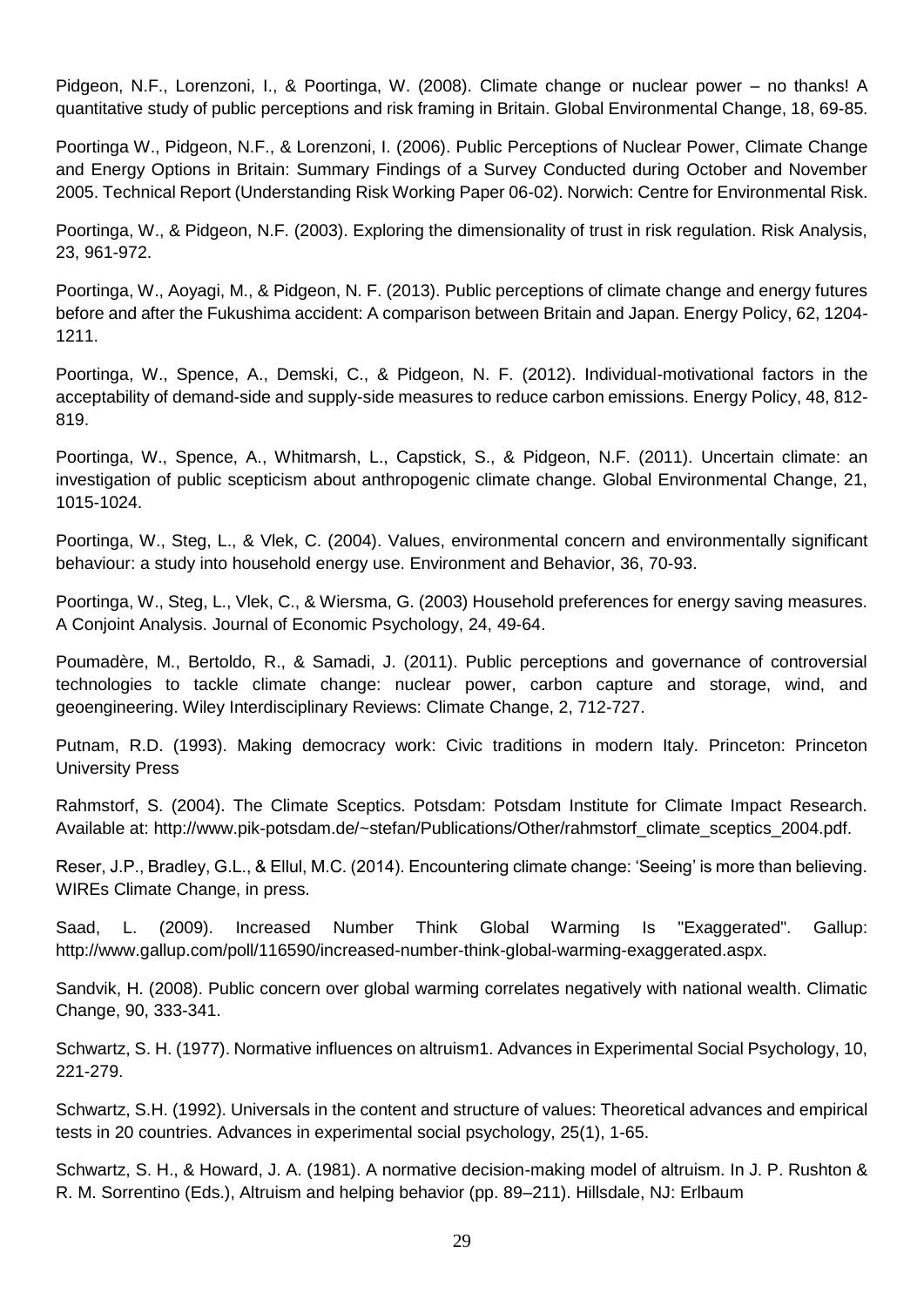Scruggs, L., & Benegal, S. (2012). Declining public concern about climate change: can we blame the great recession? Global Environmental Change 22, 505–515.

Spence, A., & Pidgeon, N. (2009). Psychology, Climate Change & Sustainable Behaviour. Environment: Science and Policy for Sustainable Development, 51, 8-18.

Spoon, J-J, Hobolt, S.B., & De Vries, C.E. (2013). Going green: Explaining issue competition on the environment. European Journal of Political Research, 53, 363-380.

Steg, L., & De Groot, J.I.M. (2010). Explaining prosocial intentions: Testing causal relationships in the norm activation model. British Journal of Social Psychology, 49, 725-743.

Steg, L., & De Groot, J.I.M. (2012). Environmental values. In S. Clayton (Ed.), The Oxford Handbook of Environmental and Conservation Psychology. New York: Oxford University Press.

Steg, L., & Vlek, C. (2009). Encouraging pro-environmental behaviour: An integrative review and research agenda. Journal of Environmental Psychology, 29, 309-317.

Steg, L., De Groot, J.I.M., Drijerink, L., Abrahamse, W., & Siero, F. (2011). General antecedents of environmental behavior: Relationships between values, worldviews, environmental concern, and environmental behavior. Society and Natural Resources, 24, 349-367.

Steg, L., Dreijerink, L., & Abrahamse, W. (2005). Factors influencing the acceptability of energy policies: A test of VBN Theory. Journal of Environmental Psychology, 25, 415-425.

Steg, L., Dreijerink, L., & Abrahamse, W. (2006). Why are energy policies acceptable and effective? Environment and Behavior, 38, 92-111.

Stern, N. (2006). The Economics of Climate Change. London: HM Treasury.

Stern, P.C. (2000). Towards a coherent theory of environmentally significant behavior. Journal of Social Issues, 56(3), 407-424.

Stern, P. C., Dietz, T., Abel, T., Guagnano, G. A., & Kalof, L. (1999). A value-belief-norm theory of support for social movements: The case of environmentalism. Human Ecology Review, 6(2), 81-98.

Taylor, E. (2012). Environment: Concern about climate change: a paler shade of green? In Alison Park et al. (Eds.) British Social Attitudes 28. London: Sage, pp. 91-110.

Tjernström, E., & Tietenberg, T. (2008). Do differences in attitudes explain differences in national climate change policies? Ecological Economics, 65, 315-324.

Tvinnereim, E., & Austgulen, A. (2013). Fossil fuel employment and public opinion about climate change. Review of Policy Research, under review.

Umbach, F. (2010). Global energy security and the implications for the EU. Energy Policy, 38, 1229-1240.

Upham, P., Whitmarsh, L., Poortinga, W., Purdam, K., & Devine-Wright, P. (2009). Public attitudes to environmental change: a selective review of theory and practice. Report for ESRC/LWEC. Manchester: University of Manchester.

Weber, E. U., & Stern, P. C. (2011). Public understanding of climate change in the United States. American Psychologist, 66, 315-328.

Weber, E.U. (2010). What shapes perceptions of climate change? Wiley Interdisciplinary Reviews: Climate Change, 1, 332–342.